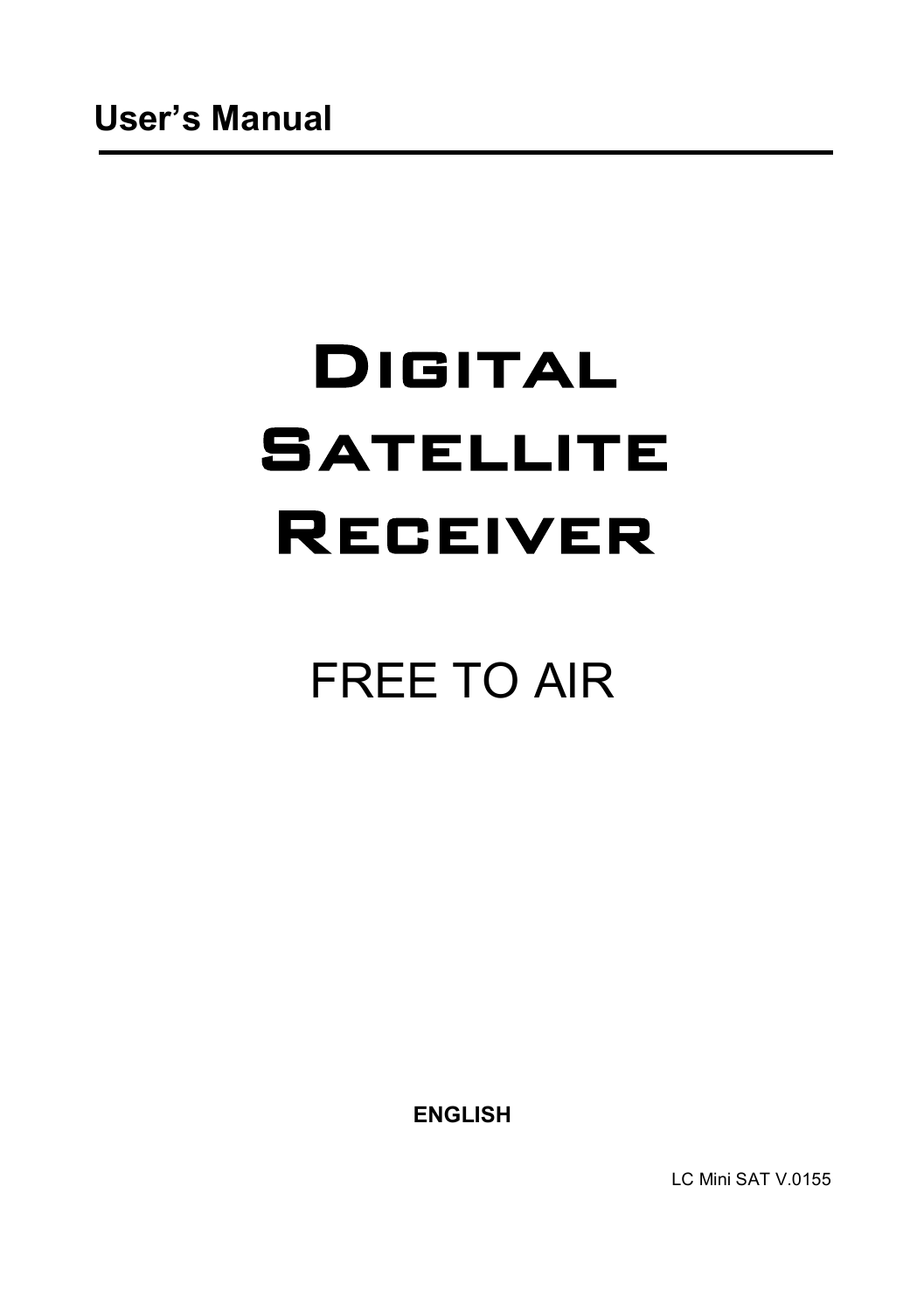# **Contents**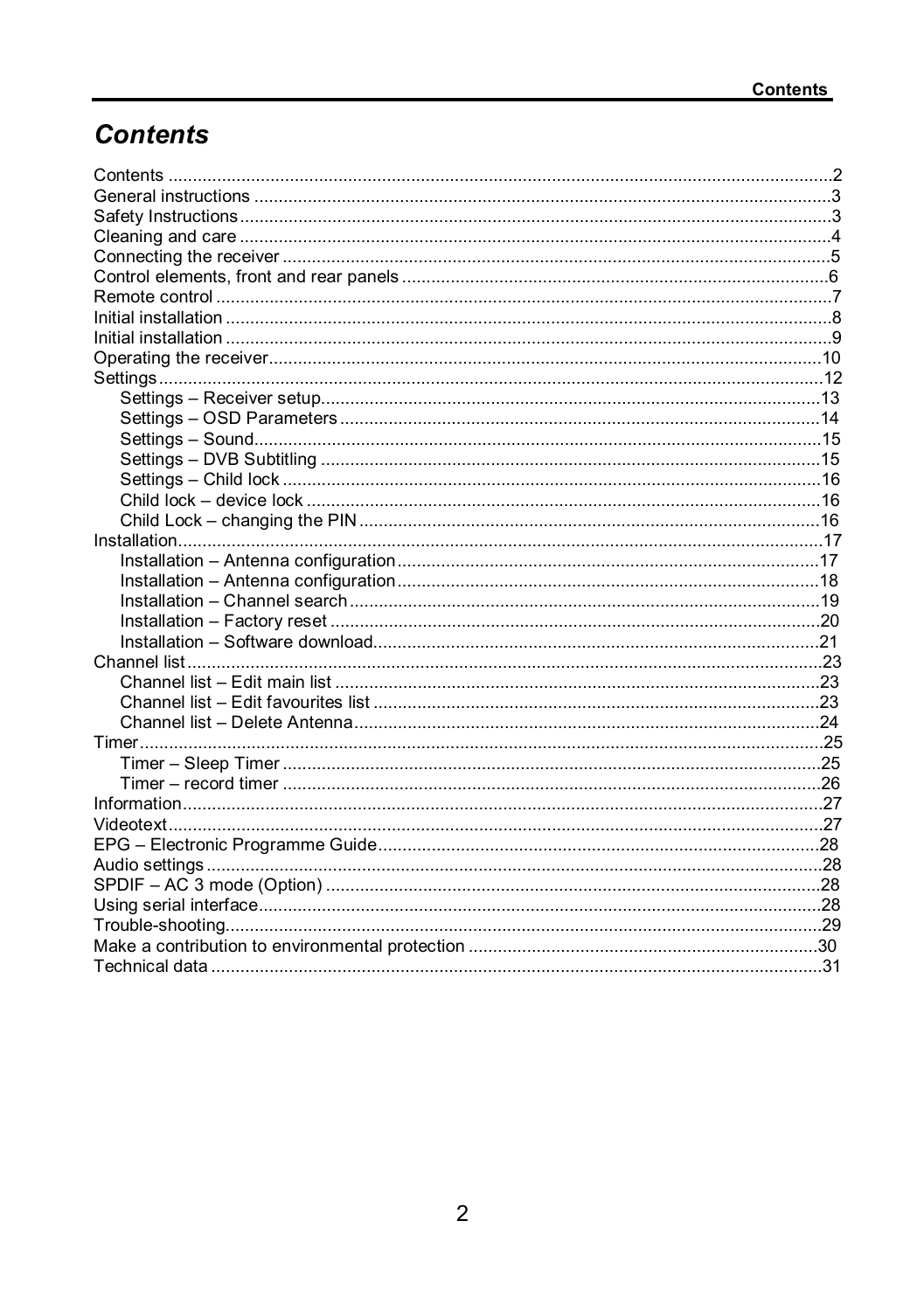# *General instructions*

### **Warranty**

The period of warranty starts when buying the device. Please verify the exact date by sales check, delivery note, invoice, etc. Keep the documents carefully. Our warranty service refers to our warranty terms valid at the time of buying the apparatus.

In case you require technical service please take or send the device to your specialised dealer.

 $\epsilon$ 

The unit is labelled with the CE-sign and therefore conforms with the general requirements of the European guideline 89/336 EWG concerning electromagnetic security.

### **Dumping hint for packaging**

Any packaging material is recyclable and should principally be supplied to the recycling process.

Packaging and wrapping materials as plastic foils, etc. should never be available for children.

# *Safety Instructions*

Before installing your digital satellite receiver, all security and operating instructions should be read carefully. The User's Manual should be retained for future reference. All operating and using instructions should be followed. Never allow children to operate this electrical device without supervisor.

### **ENVIRONMENTAL CONDITIONS**

Protect the receiver against humidity, heat and cold. Allow 10cm space around the receiver for sufficient ventilation. Do not cover the receiver's ventilation openings with items like newspapers, tablecloths, curtains, etc. .

Do not place any objects filled with liquids, such as vases, on the satellite-receiver.

Take care that no foreign bodies or liquids are getting into the device.

Do not expose the set-top-box (receiver) to dripping or splashing liquids.

### **CONNECTING TO ANTENNA**

Before connecting to the power supply the receiver must be cabled completely. Attention: The total current consumption of all devices (LNB, multiswitch, …) connected to the IF-Input must not exceed 300mA. The connected antenna must be grounded correctly. Please note the VDE prescriptions.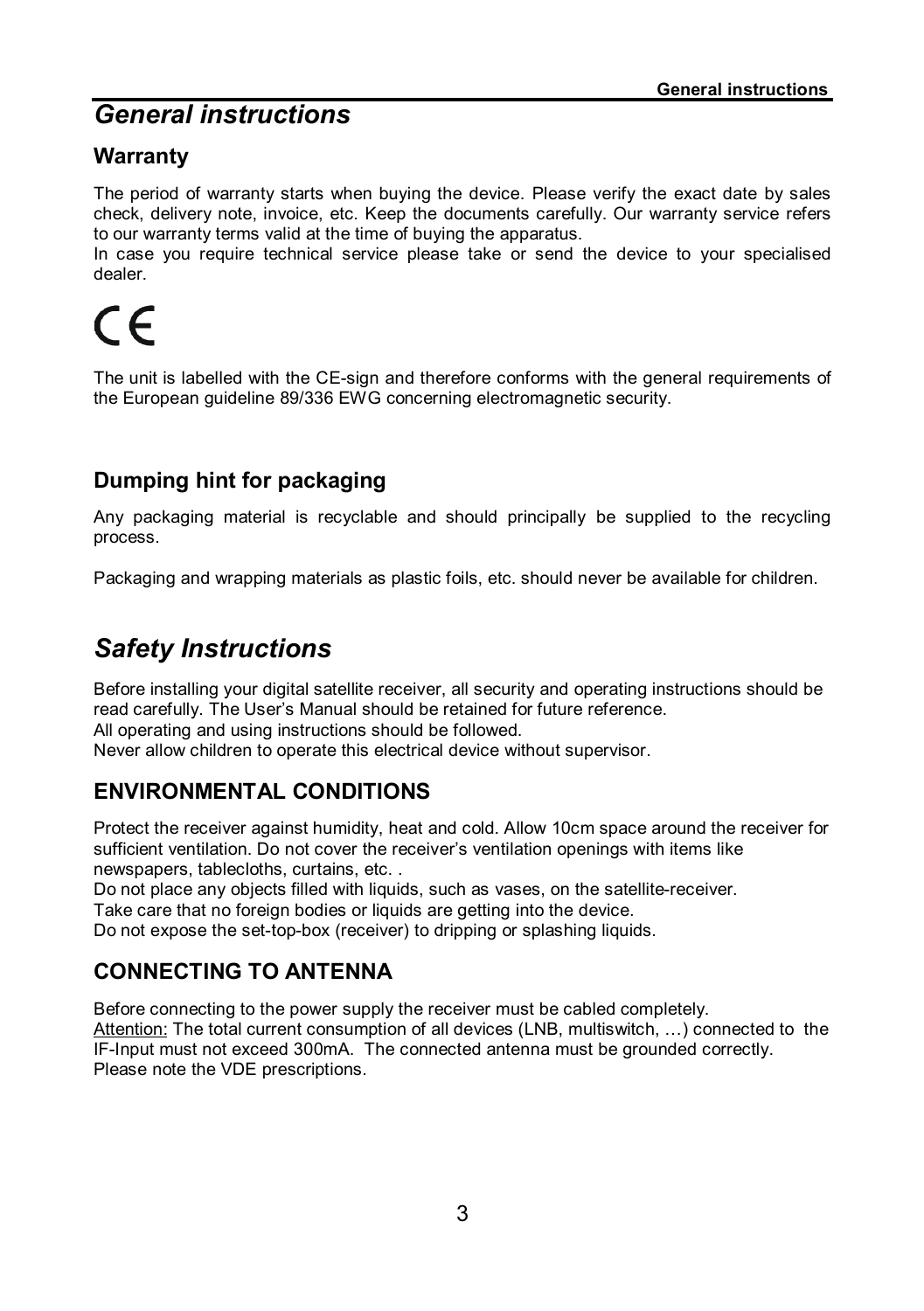### **CONNECTING TO MAINS SUPPLY (SAFETY FEATURE!)**

Only connect the original mains adapter to a well reachable mains supply socket  $230V \sim 50$ Hz only. Do not tilt, do not use disproportionate power and do not damage the receiver's power socket and its electrical connections when connecting the power cord. If the mains adapter should fail to fit, contact your supplier.

### **FAILURE**

If the mains adapter or the power socket or its electrical connection is damaged, immediately unplug the mains adapter from the mains supply socket. Do not try to open or repair the mains adapter or the receiver on your own! Service must be carried out only by experts at a proper service centre.

If replacement parts are required, only original components are allowed to use. The use of unauthorised components may result in risk of fire and electric shock.

Image interfaces by programmes with a frequency of approx. 12480 MHz (DSF etc.) can possibly be caused by cellular phones, which are located near the receiver or the antenna cabel. If so the distance between receiver and telephone should be enlarged until the problems stop to emerge.

# *Cleaning and care*

Before cleaning, unplug the device from the mains adapter. For cleaning the casing, please use a soft, damp cloth. Do not use any washing-up liquids that affect the casing. Do not spray a cleaner towards the receiver

### **PLACEMENT**

In touch with certain furniture surfaces it may happen that the receiver's feet may rub off. You should place the device on a proper underground that is stable and not easily inflammatory. Otherwise the receiver may fall and cause serious injury to people and serious damages to the device.

Do not use this product near water (e.g. bath tube, wash bowl, …).

Image interference at programmes with a frequency of approx. 12480 MHz may be caused by cellular phones, which are located close to the receiver or the antenna cable. If so the distance between receiver and telephone should be enlarged until the problems disappear.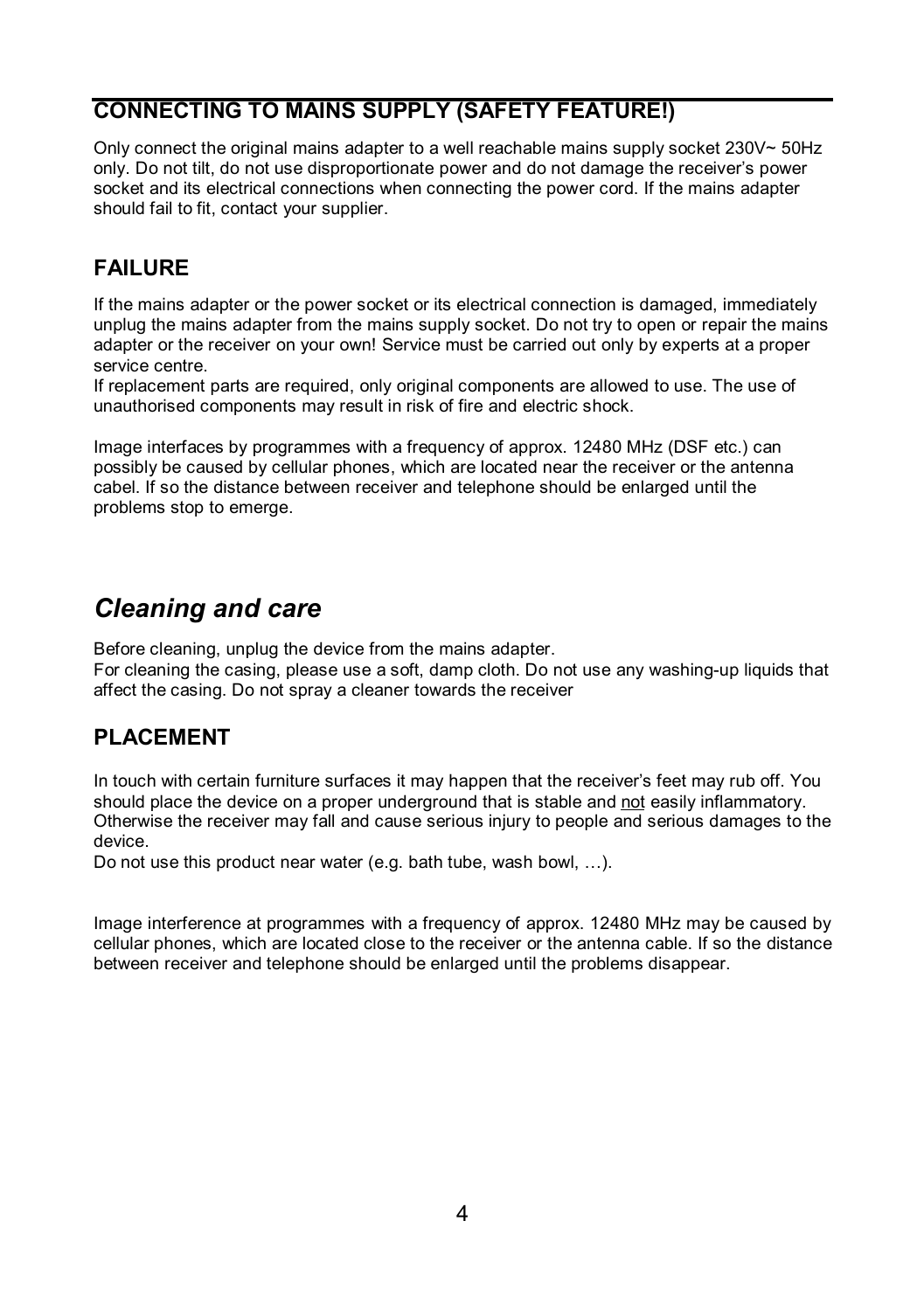# *Connecting the receiver*

#### **Connecting a satellite antenna**

Connect your satellite system's coaxial cable to the IF-INPUT DIGITAL socket (3).

**Warning: If, after connecting the receiver to the mains, the message "short circuit or antenna input overload!" is displayed on the screen, then there is a short circuit in the LNB cable or the LNB. In this case the receiver must be disconnected from the mains immediately until the short circuit has been dealt with.**

### **Connecting a television**

Use a scart cable to connect the TV socket (5) on the receiver to the corresponding scart socket on the television set.

#### **Connecting a video recorder**

Use a scart cable to connect the VCR socket (4) on the receiver to the corresponding scart socket on the video recorder.

When the video recorder is switched to playback mode, the video and sound signals will be relayed to the television via the receiver (loopthrough mode). This requires the digital receiver to be in standby mode.

### **Connecting a digital multi-channel amplifier (optional)**

The receiver is optionally available with an AUDIO OUT socket (6) for a DOLBY DIGITAL signal. Use a suitable cable to connect this socket to your multi-channel amplifier.

### **Connecting an IR mouse (optional)**

If you want to set up the receiver where it can't be seen, you can connect a so-called IR mouse to the RJ-11 socket (7). This must be positioned in such a way that it can receive the signals from the remote control. When installing the receiver, always be sure to follow the safety and installation instructions.

#### **Connecting the mains adaptor**

Connect the DC plug ofthe mains adaptor supplied with the unit to the socket DC-INPUT +12V (2) on the receiver.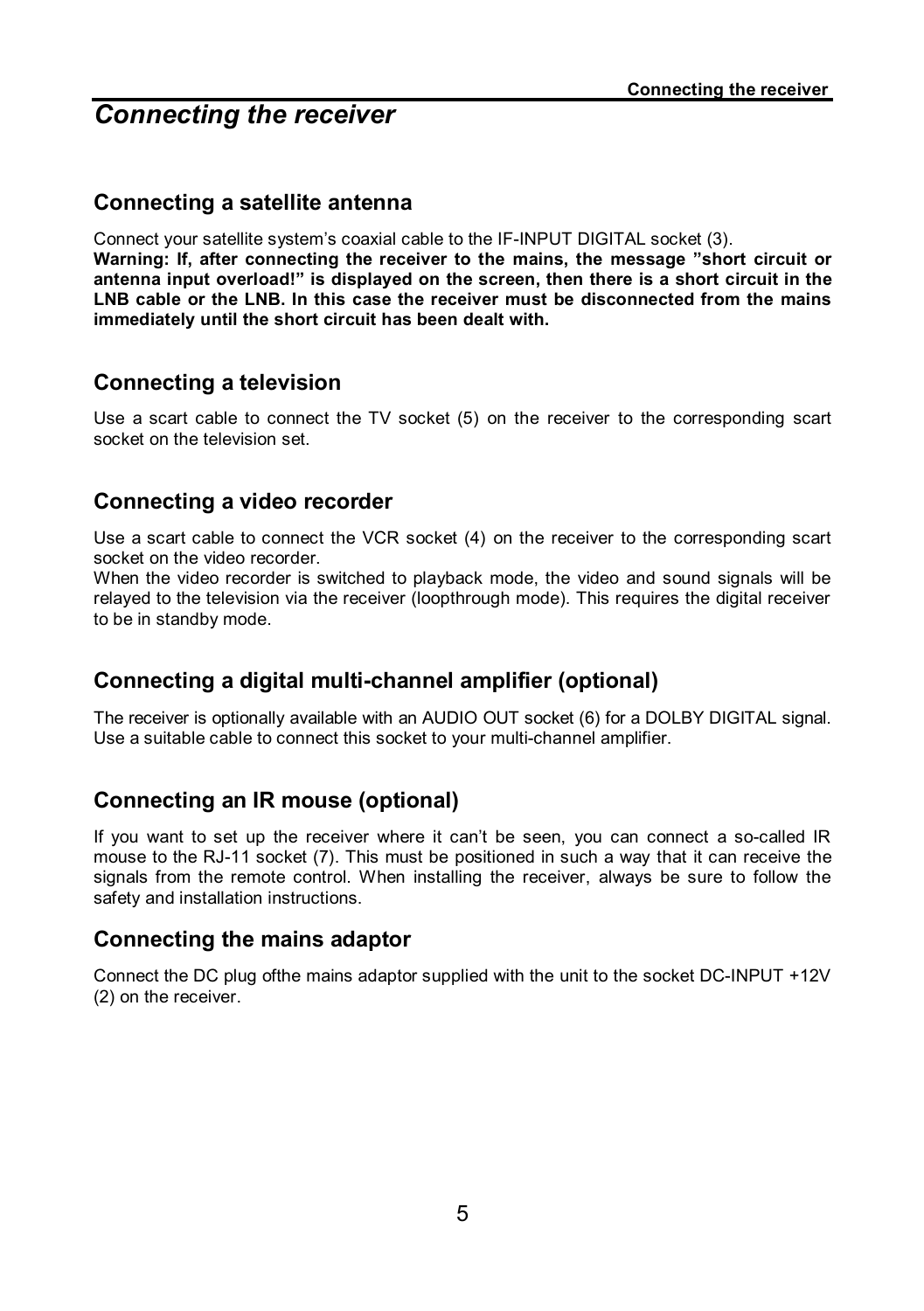# *Control elements, front and rear panels*

### **Front panel**

- 1 4-digit display (optionally) shows channel number
- 1a 2color LED shows ON/OFF status

| <b>Display</b> | LED   |                           |
|----------------|-------|---------------------------|
|                | red   | Receiver in standby mode. |
| Channel        | areen | Receiver is ON            |
| rEC.           |       | Timer activated           |
| <b>FAIL</b>    |       | LNB short cut             |







### **Rear panel**

- 2 Connector for mains adapter 12VDC<br>3 IF Input Digital Connector for LNB
- 3 IF Input Digital Connector for LNB<br>4 VCR-Scart port for connecting to the
- VCR-Scart port for connecting to the video recorder
- 5 TV-Scart port for connecting to the TV
- 9 HDMI-Output for digital Audio and Video (optionally)

### **Left side**

*These connectors are optional. i.e. not all units have these connections. This depends on the configuration options of the receiver.*

- 6 Optical Outputsocket for DOLBY DIGITAL-Signal.<br>The R.I-11-Socket: Connection for an Infraredmouse a
- 7 RJ-11-Socket: Connection for an Infraredmouse and Interface for softwareupdate
- RS232 interface for connecting to a PC in order to use further PC-based functions of the receiver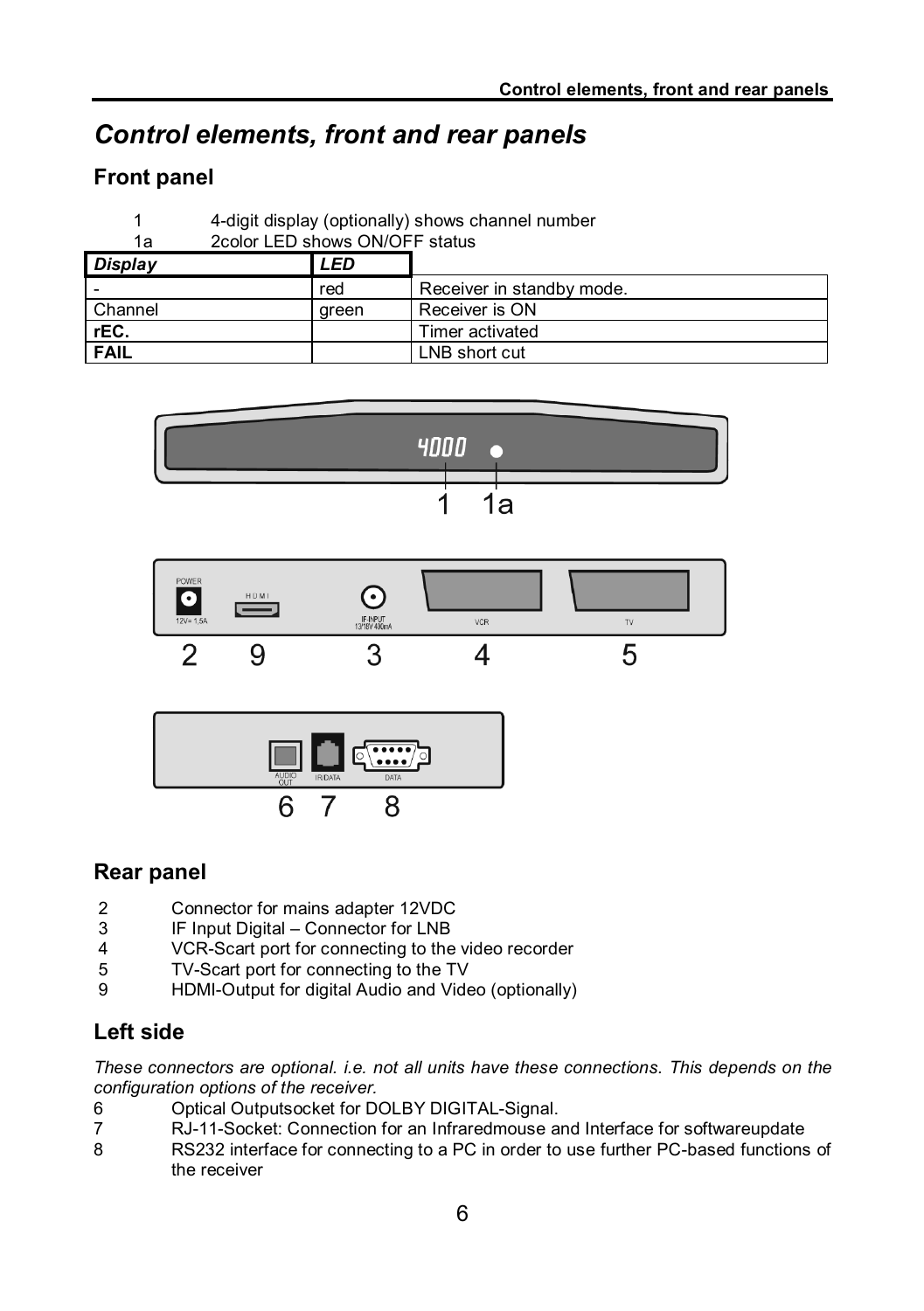# *Remote control*

| ტ                    |                                                                                         | ON-/OFF-Key: Switches receiver in "Standby"<br>or "Power On" mode                                              |
|----------------------|-----------------------------------------------------------------------------------------|----------------------------------------------------------------------------------------------------------------|
| α                    |                                                                                         | Mute: Turns sound on/off                                                                                       |
| 0-9                  |                                                                                         | Numeric input of channel numbers.<br>In Menu: Input of numeric parameters (frequency, etc.)                    |
| i/EPG                |                                                                                         | Displays Electronic Programme Guide (EPG)                                                                      |
| LIST                 |                                                                                         | Shows list of stations.                                                                                        |
|                      | VOL◀ ► Volume control                                                                   | In menu: Change parameters or scroll lists                                                                     |
| CHAVI                |                                                                                         | Performs channel change (up/down).<br>In menu: selects menu lines                                              |
| TV                   |                                                                                         | Switches between RADIO and TV mode                                                                             |
| RADIO                |                                                                                         | Switches between RADIO and TV mode                                                                             |
| SWAP                 | Activates last selected channel.<br>In menu: Swaps between lists and replaces channels. |                                                                                                                |
| OK.                  | selected item                                                                           | In menu: Opens, confirms or modifies currently                                                                 |
| EXIT                 |                                                                                         | Leave current menu or OSD (On Screen Display)                                                                  |
| MENU                 |                                                                                         | Activates main menu (back with EXIT)                                                                           |
|                      |                                                                                         | <b>Red button</b> In video and audio menus: Moves cursor downwards.<br>Delete-function in menu "Channel list". |
| Green button         |                                                                                         | No function.                                                                                                   |
| <b>Yellow button</b> |                                                                                         | Opens the information menu.                                                                                    |
|                      |                                                                                         | <b>Blue button (TEXT)</b> Turns on video text                                                                  |
| F1                   |                                                                                         | Activates Audio-menu                                                                                           |
| F2                   |                                                                                         | Activates Timer-menu                                                                                           |

- $\bigcirc$ No function
- $\odot$ No function



 $\textcircled{\tiny 2}\oplus\textcircled{\tiny 3}$ 

**(MBN)** 

SWAP  $\overline{\mathbb{B}}$ 

 $\textcircled{\small{1}}$ 

 $^{\circledR}$ 

 $\begin{picture}(120,15) \put(0,0){\line(1,0){15}} \put(15,0){\line(1,0){15}} \put(15,0){\line(1,0){15}} \put(15,0){\line(1,0){15}} \put(15,0){\line(1,0){15}} \put(15,0){\line(1,0){15}} \put(15,0){\line(1,0){15}} \put(15,0){\line(1,0){15}} \put(15,0){\line(1,0){15}} \put(15,0){\line(1,0){15}} \put(15,0){\line(1,0){15}} \put(15,0){\line($ 

 $G_{\mathbf{A}}$ 

 $(\alpha$ 

 $\widetilde{\mathbb{C}}$ 

 $\odot$ 

 $\circledv$ 

 $\bigcirc$ 

 $\circledS$ 

◉

 $\textcircled{\small{\textcirc}}$ 

 $\boldsymbol{\Theta}$ 

☜

 $\circledR$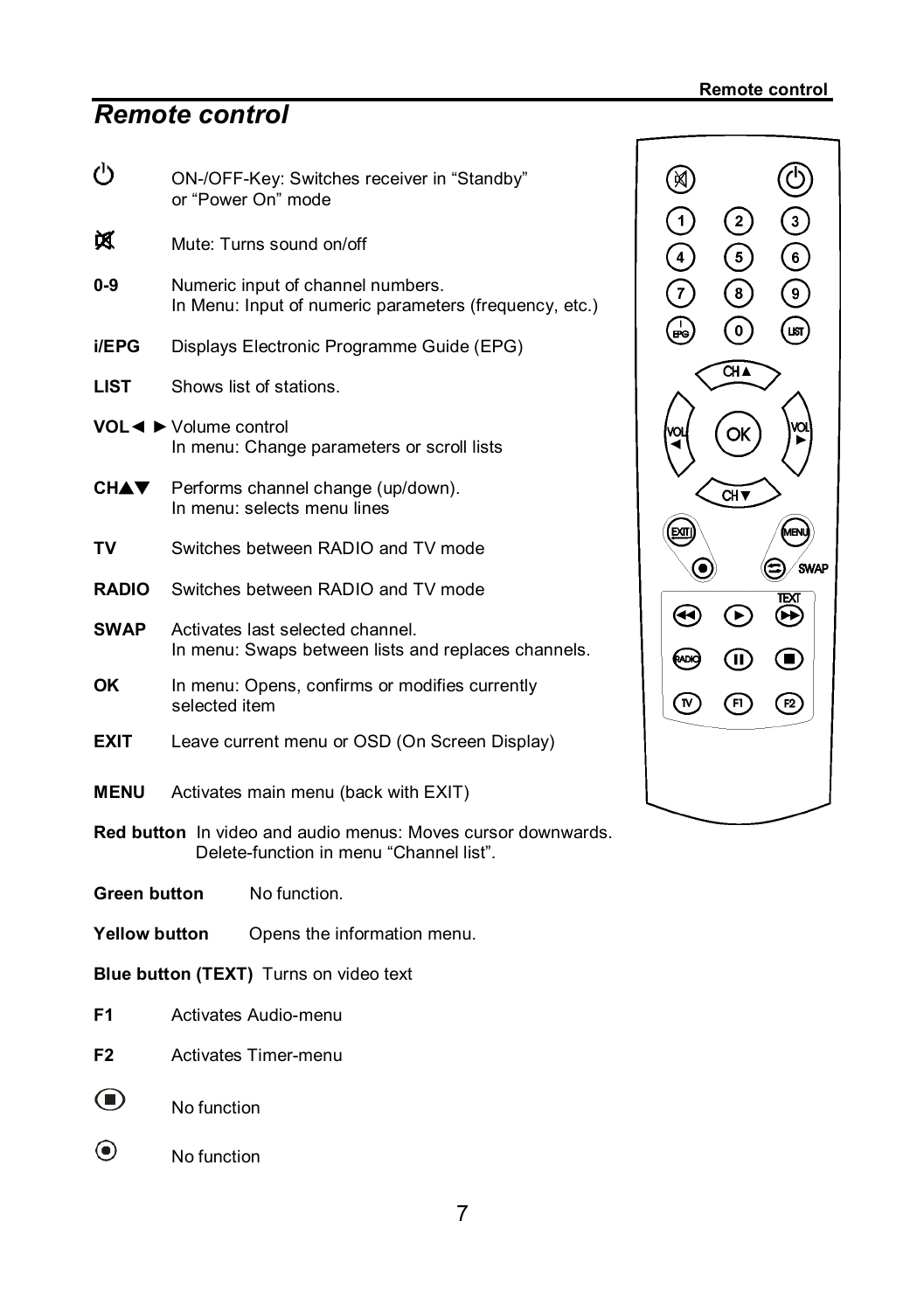#### **How to insert batteries**

Open the cover at the rear side of the remote control. Insert two AAA type batteries (1.5V). Attention: Take care of appropriate +/- polarity!

#### **Note:**

If the operational range of the remote control is getting smaller, it indicates that the batteries are almost consumed. Always replace both batteries.

#### **Caution:**

Do not heat, disassemble or recharge the batteries.

Consumed batteries are not allowed to be disposed in domestic refuse. They must be supplied to a facility, collecting and disposing exhausted batteries according to the EU environmental protection rules.

# *Initial installation*

After reading the safety instructions (see chapter "safety instructions)" and finishing the actions explained in chapter "connecting the receiver" please use the supplied power cord for connecting the apparatus to the power supply. When running the receiver for the first time the "welcome menu" of the installation guide is displayed at the TV screen.

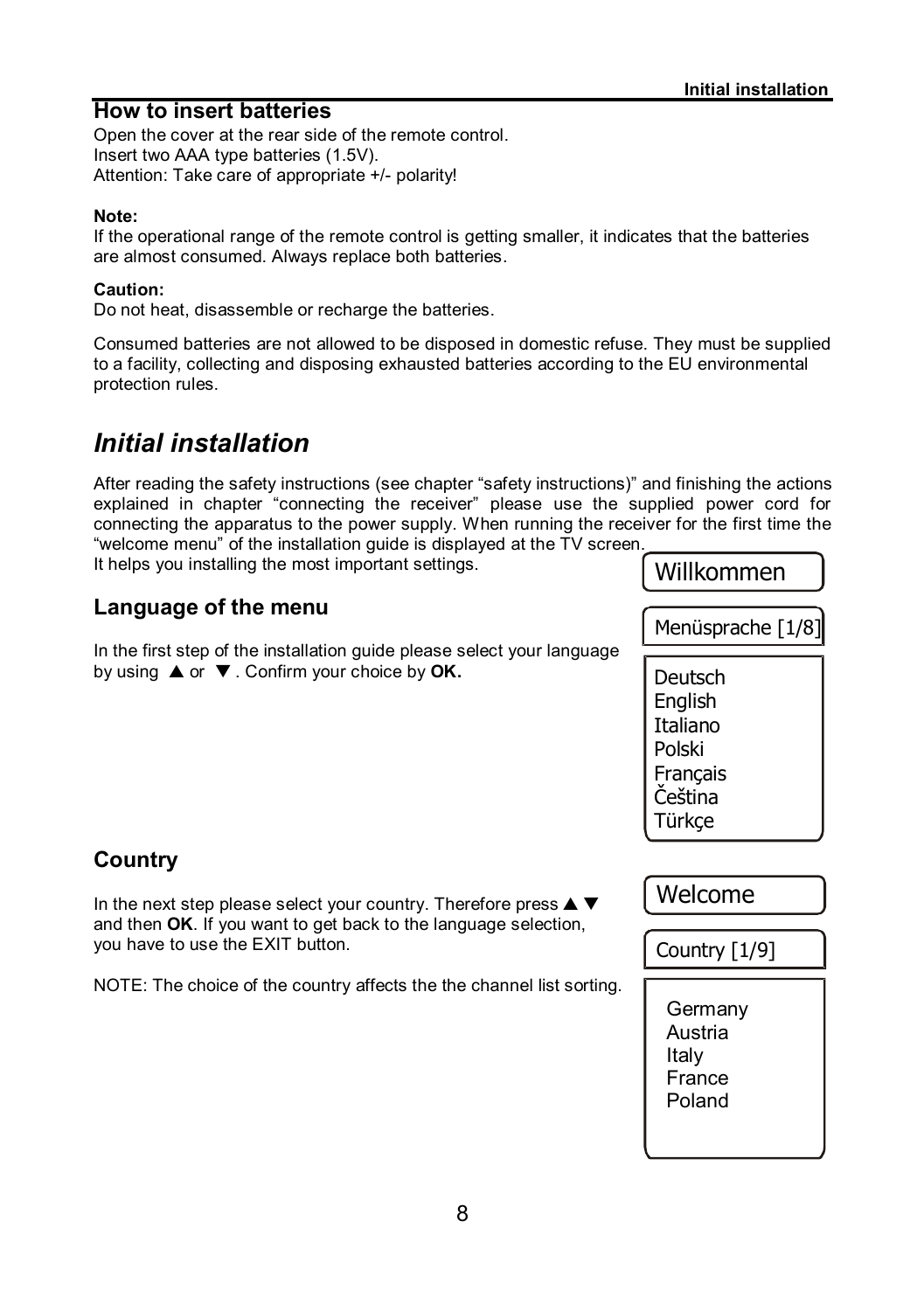# *Initial installation*

### **Satellite**

In the last step please select the satellite whose channels are to be sorted first in the channel list (use  $\blacktriangle$  or  $\nabla$ ). End the installation with **OK**. A correction of the previous settings can be carried out by pressing **EXIT**.

Welcome

**Satellite** 

Astra 19.2 Hot Bird Turksat 1C Sirius 2/3 Amos 1 Helas Sat 2

#### **ATTENTION:**

- If this installation is not finished (e. g. by power failure) or if the receiver is reset to factory default status, the apparatus starts with the Welcome screen again.
- During summer time please adjust the time difference in menu "Receiver Setup". It is necessary for displaying the times, EPG, … correctly and avoiding mistakes at timer records.
- If you use a DiSEqC-Switch in your reception system you may need to adjust the preinstalled settings in menu *Installation* – *LNB configuration*. Following settings are preinstalled:

| DiSEqC Switch input | <b>Satellite</b> |                  |
|---------------------|------------------|------------------|
|                     | Astra            | $19.2^\circ$ Ost |
| $\overline{B}$      | <b>Hot Bird</b>  | $13^\circ$ Ost   |
|                     | Sirius 2/3       | $5^\circ$ Ost    |
|                     | Amos 1           | $4^\circ$ West   |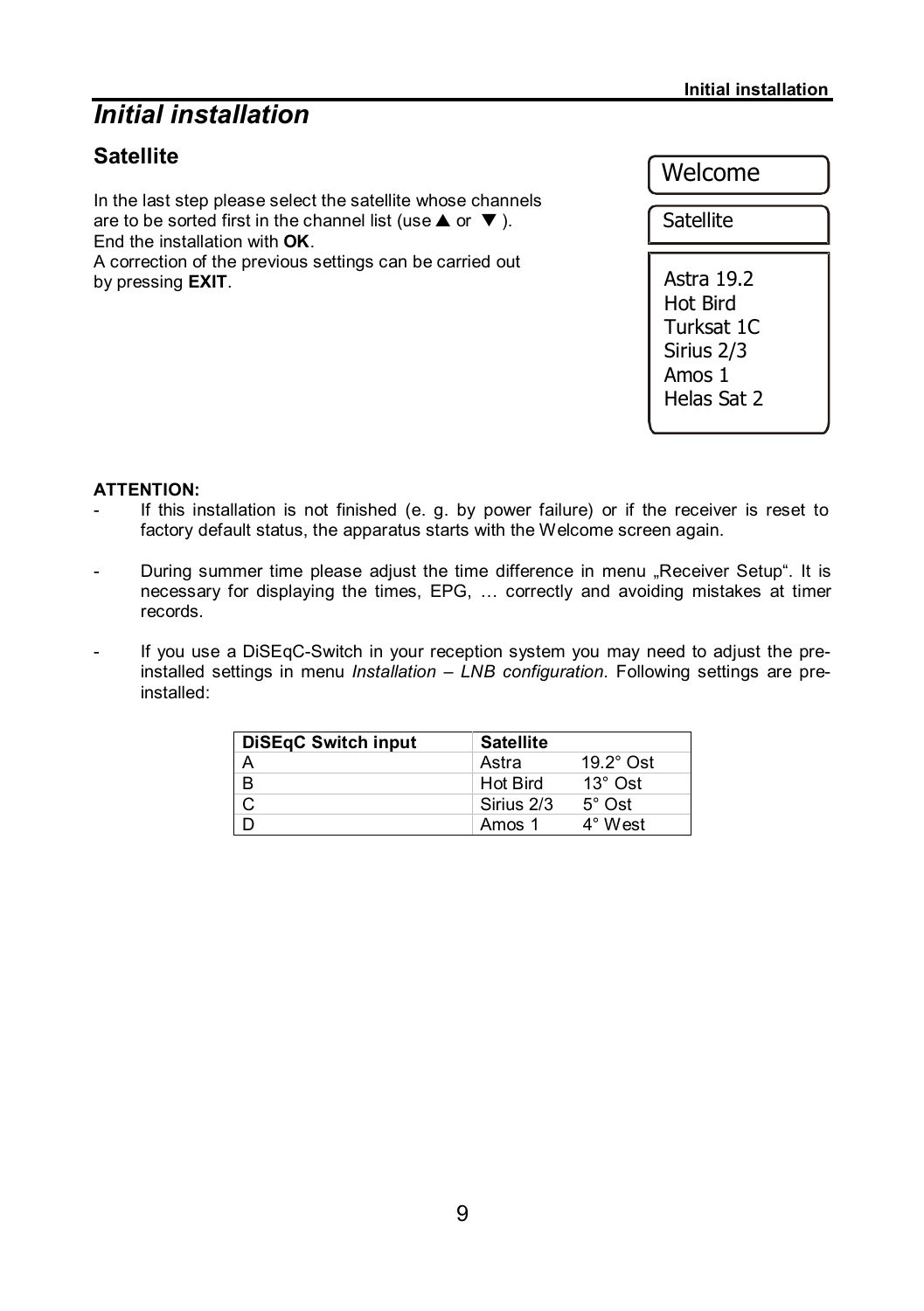# *Operating the receiver*

### **Switching receiver ON/OFF**

You can switch on the receiver by pressing  $OK. \triangle \blacktriangledown$  or by using one of the numeric buttons **1…0**. The last activated channel will be displayed (e.g. 0015).

The digital receiver is switched into standby mode by pressing  $\mathcal{O}$ 

**ATTENTION:** Only by pulling the power cable the receiver is disconnected from the power supply completely.

### **TV & Radio mode**

You can choose between the operation mode TV (viewing TV channels) and RADIO (listening to radio channels) by pressing **RADIO**.

### **Volume control & Muting**

The volume level can be adjusted by pressing ◄ ► or **VOL** -/+ . The corresponding scale is displayed on the screen.

#### **Hint:**

- It is not possible to change the volume level while the menu is active.
- The volume control only affects the audio output at the TV, VCR and AUDIO ANALOG OUT ports of the receiver.

By pressing the  $\mathbb X$  button you can totally switch off the audio output (muting). For switching on again, simply use the same button.

### **Selecting a channel**

- **1. Using the directional up/down keys** To change the channels stepwise press the buttons  $\blacktriangle / \blacktriangledown$ . In order to switch the channels quicker hold these buttons pressed longer.
- **2. Using the numeric keys (direct input)** One or more digit channel numbers can be input by using the numeric buttons **0…9** and pressing **OK**. Not available channel numbers are ignored.

#### **3. Using the channel list**

By pressing the LIST button the last activated channel list or favourite list is displayed. Browse the channel list by pressing  $\blacktriangleleft / \blacktriangleright$  or  $\blacktriangle/ \blacktriangledown$  and activate the desired channel by pressing **OK**.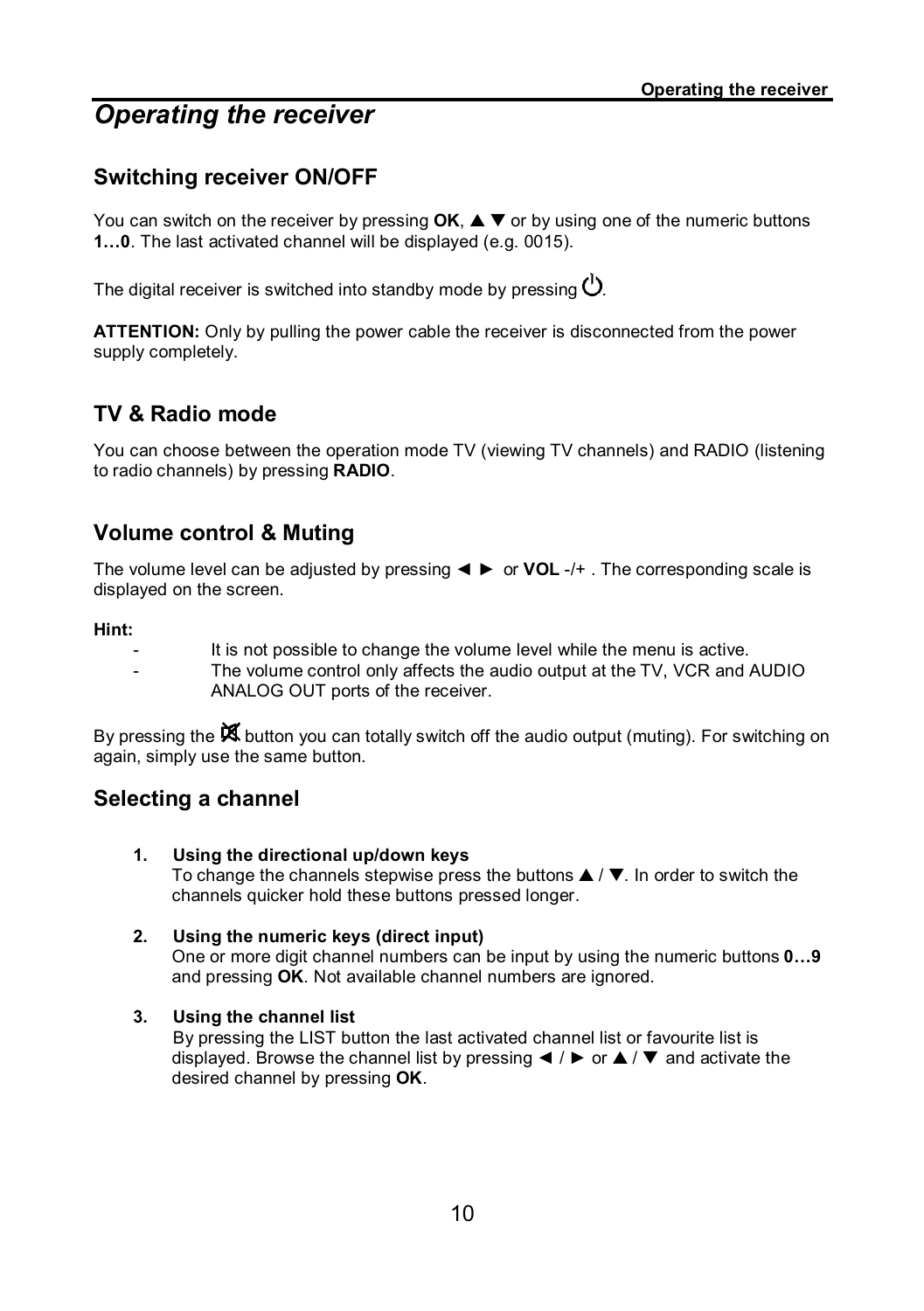#### **Operating the receiver**

When pressing key **LIST** twice the following menu appears:

Select List

Favourites List Radio List TV List Alphabetic List

**Favourites List**: Your personal list of favourite channels **Radio List**: List of stored Radio channels **TV List**: List of stored TV channels **Alphabetic List**: List of stored TV or RADIO channels in alphabetical order.

Choose the favoured list by pressing  $\triangle$  /  $\nabla$  and activate it by pressing OK.

In alphabetic list mode the channels are sorted alphabetically. It helps you searching a certain channel. Therefore press **LIST** for displaying the alphabetic channel list and its char locator. Then enter the char locator menu by pressing **SWAP**. Use  $\blacktriangle \blacktriangledown$  and  $\blacktriangle \blacktriangleright$  for selecting the first letter of the searched channel and confirm by **OK**. If available the channel list shows the wished channel now.

For re-entering the channel list press **SWAP**, for activating the channel use **OK**.

#### **4. Swap from current channel to the previous one:**

Your receiver remembers the previous activated channel:

- By pressing **SWAP** you can switch from the current to the previous channel
- By pressing **SWAP** again switch back to the current channel

Every time you perform a channel change, the title and start/stop time of the current and the following programme are displayed in the channel change OSD (on screen display). Thereby the scale of progression below the programme number signals the temporal progress of the current programme.

If faded out you can display this information again by pressing **OK**.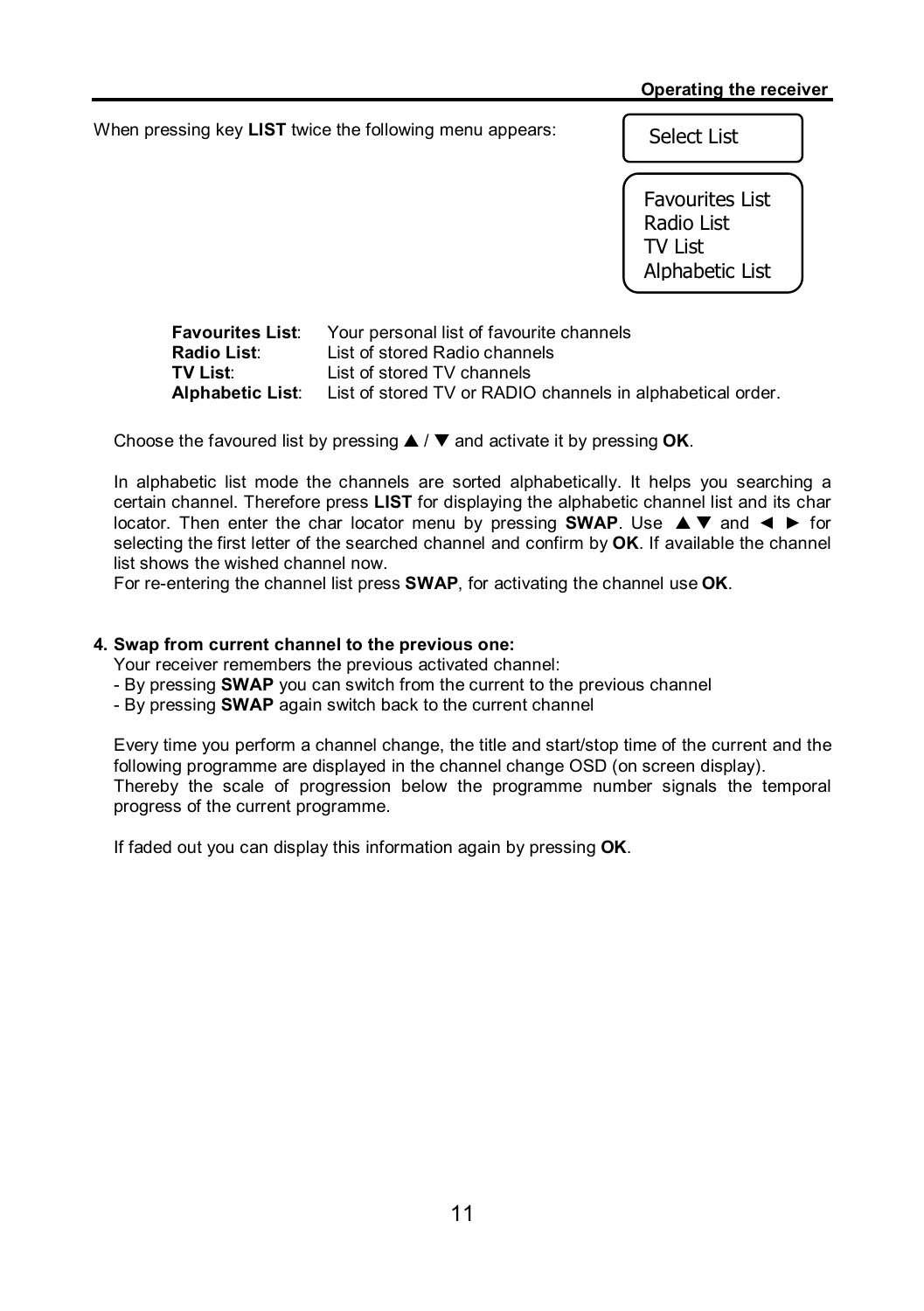# *Settings*

The basic functionality of the receiver is defined in the *Settings* menu.

Usually the default settings of this receiver enable a quick installation, especially when connected to a satellite antenna that is directed to the ASTRA 19.2° satellite.

Merely the derivation of your local time against the GMT (Greenwich Mean time) time needs to be corrected, otherwise the displayed times may be wrong.

#### **Hint:**

At each on screen display the possible user inputs are explained in the help bar at the lower screen brink.

By pressing ◄ and ► you can change the corresponding settings. When leaving a menu (**EXIT** button) you will be asked to store the performed modifications (Yes) or to keep the previous settings (No). Please choose one of these possibilities by pressing  $\triangle \blacktriangledown$  and confirm your choice by **OK**.

| Turn on the receiver by pressing $\circlearrowleft$ .                                           |                                                                                  |
|-------------------------------------------------------------------------------------------------|----------------------------------------------------------------------------------|
| For entering the main menu, please press the <b>MENU</b> button.<br>The main menu is displayed: | Main menu                                                                        |
|                                                                                                 | Settings<br>Installation<br>Channel List<br>Timer<br>Information                 |
| Press the OK button.<br>The following menu is displayed:                                        | Settings                                                                         |
| The first line Receiver Setup is marked.                                                        | <b>Receiver Setup</b><br>OSD configuration<br>Sound<br>Subtitle<br>Parental Lock |
| Choose this menu item by pressing $\triangle \blacktriangledown$ and confirm by OK.             |                                                                                  |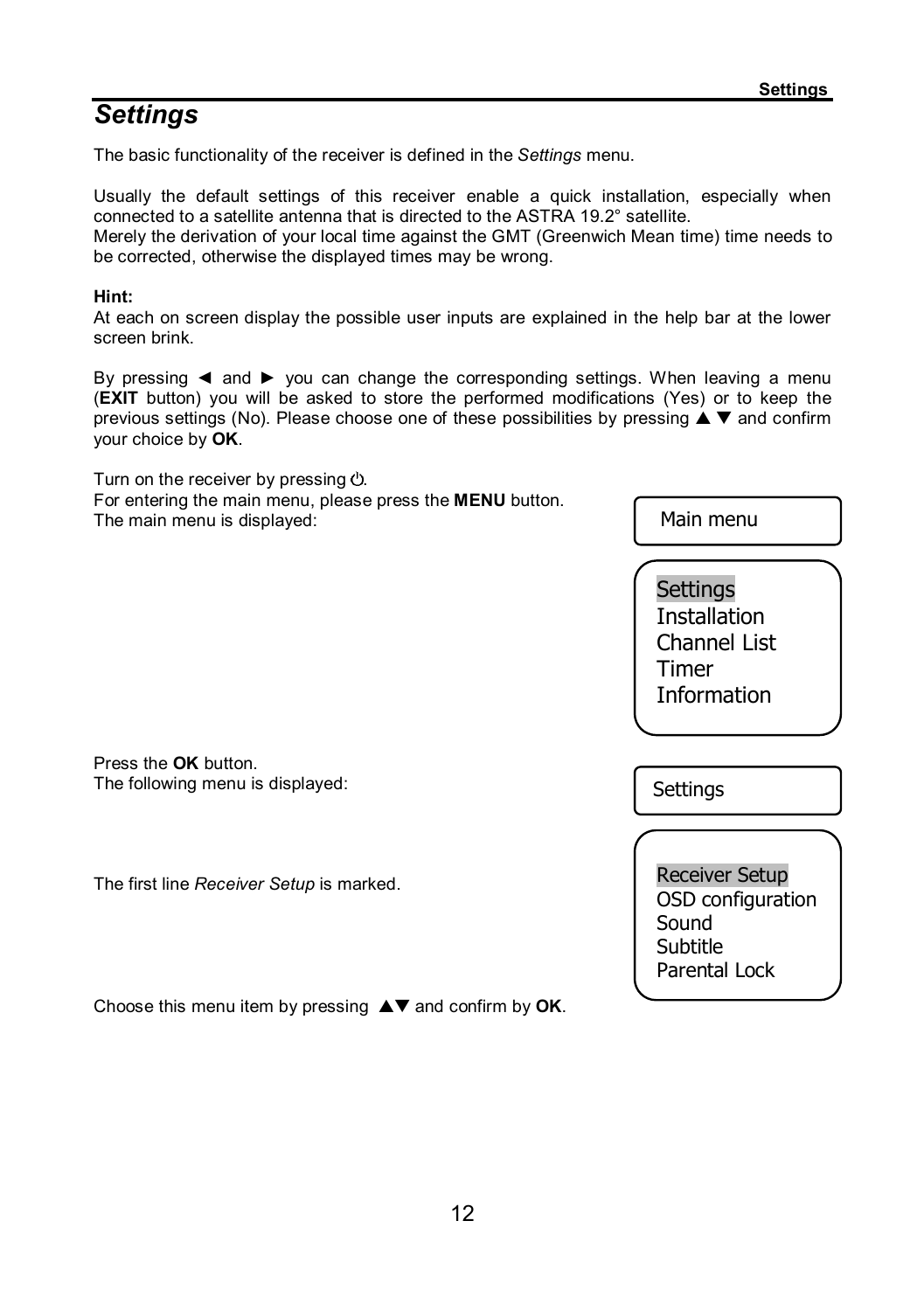# *Settings – Receiver setup*

#### Receiver setup

Scart output TV Time difference Menu language Display format Display adjustment HDMI output

RGB  $+1.00$  hrs **English** 4:3 Letterbox 22\_720x576i

**1) SCART output TV** The video output at the SCART socket can be modified by pressing ◄ or ►. You can select among following options: *CVBS*, *RGB [Option]*, *YUV* or *Y/C*.

#### **2) Time difference**

When operating the receiver for the first time you should set the derivation between your local time and the received GMT time (Greenwich Mean Time) by pressing ◄ or ►. For Central Europe the following settings are recommended:

| Winter time: | $+1.00$ hour  |
|--------------|---------------|
| Summer time: | $+2.00$ hours |

**Note:** This setting has to be updated at each summertime shift.

#### **3) Menu language**

Choose your language by pressing ◄ or ►.

#### **4) Display format**

Use ◀ or ► for selecting the screen format of your TV set (4:3, 16:9).

#### **5) Display adjustment**

Use < or ► for adjusting the video signal: pan & scan, letterbox, pillar box or centre.

#### **6) HDMI output (optionally)**

If your receiver is connected to the TV by a HDMI-cable, than in this line of the menu the digital video-format is indicated.

Use ◄ or ► for changing the video-format (720x576p, 1920x1080i, 1280x720p).

For an optimal function of the HDMI-connection your TV should use EDID- (Extended Display Indentification DATA) and DDC-function (Display Data Channel).

If your TV has a resolution of 720x576i (i=interlaced), you will get the best picture quality.

After changing the settings you see no picture. After 2-3 seconds you should see the picture on the TV, if not, please change the video-format by using ◄ or ► until you can see a picture.

Press **EXIT** to leave this menu. For storing your modifications select **Yes** (◄ or ►), for keeping the previous settings select **No**.

Confirm your choice by pressing the **OK** button.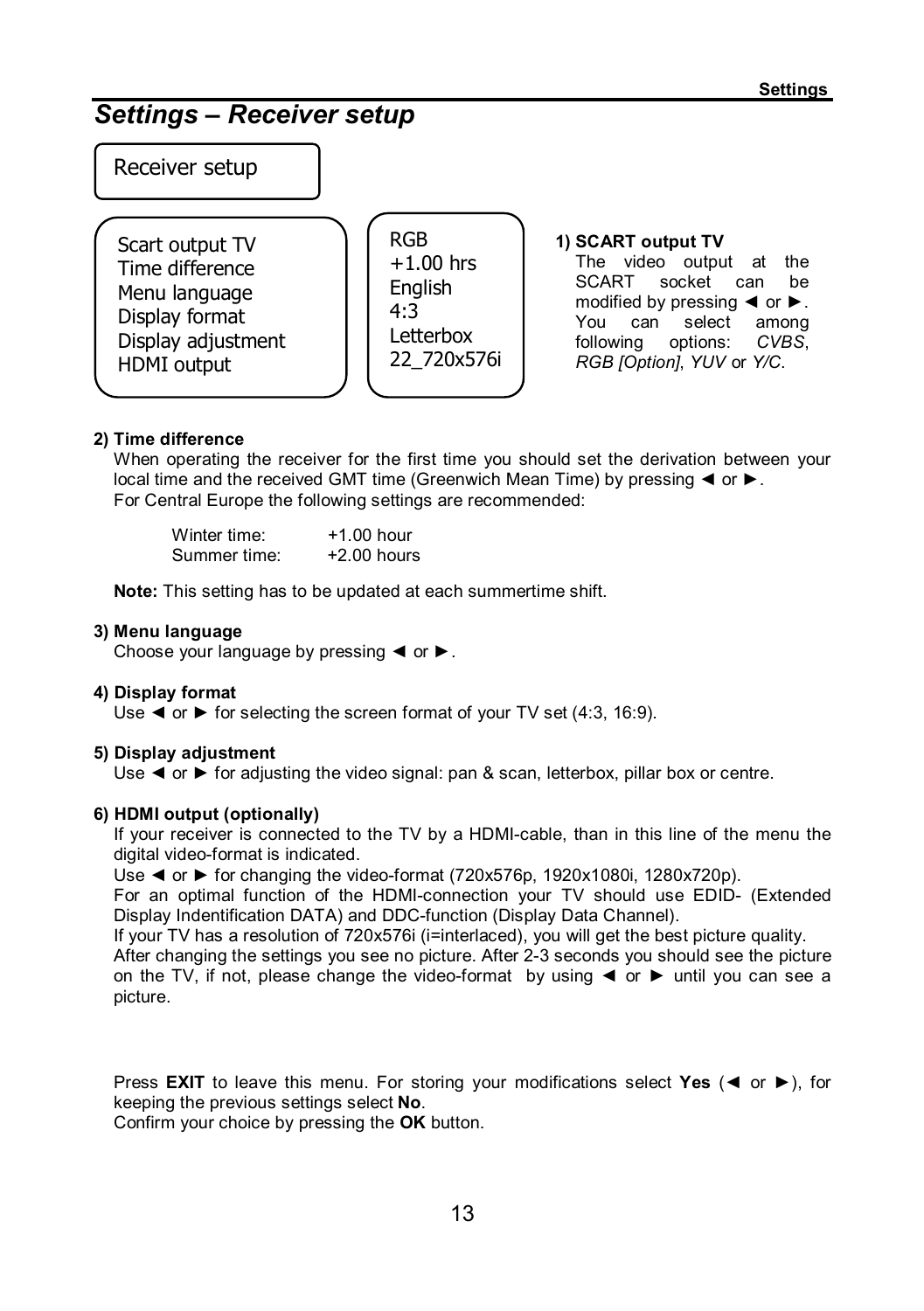# *Settings – OSD Parameters*

For entering the OSD configuration menu, please select menu item *OSD configuration* in the *Settings* menu (see page 13) and press **OK**. The following menu appears:

OSD configuration OSD transparency Display time OSD colour 10 % 5 s blue

#### **1) OSD transparency:**

You can set the transparency of the on screen graphics by pressing ◄ or ►.

#### **2) Display time:**

By using ◄ or ► you can modify the display duration of the channel change graphics (1-10 seconds).

#### **3) OSD colour:**

You can choose the colour of the OSD display by pressing ◄ or ► .

Press **EXIT** to leave this menu. If you want to store your modifications select **Yes** by pressing ◄ or ►. For the restoring the previous settings you have to choose **No**. Confirm your choice by using **OK**.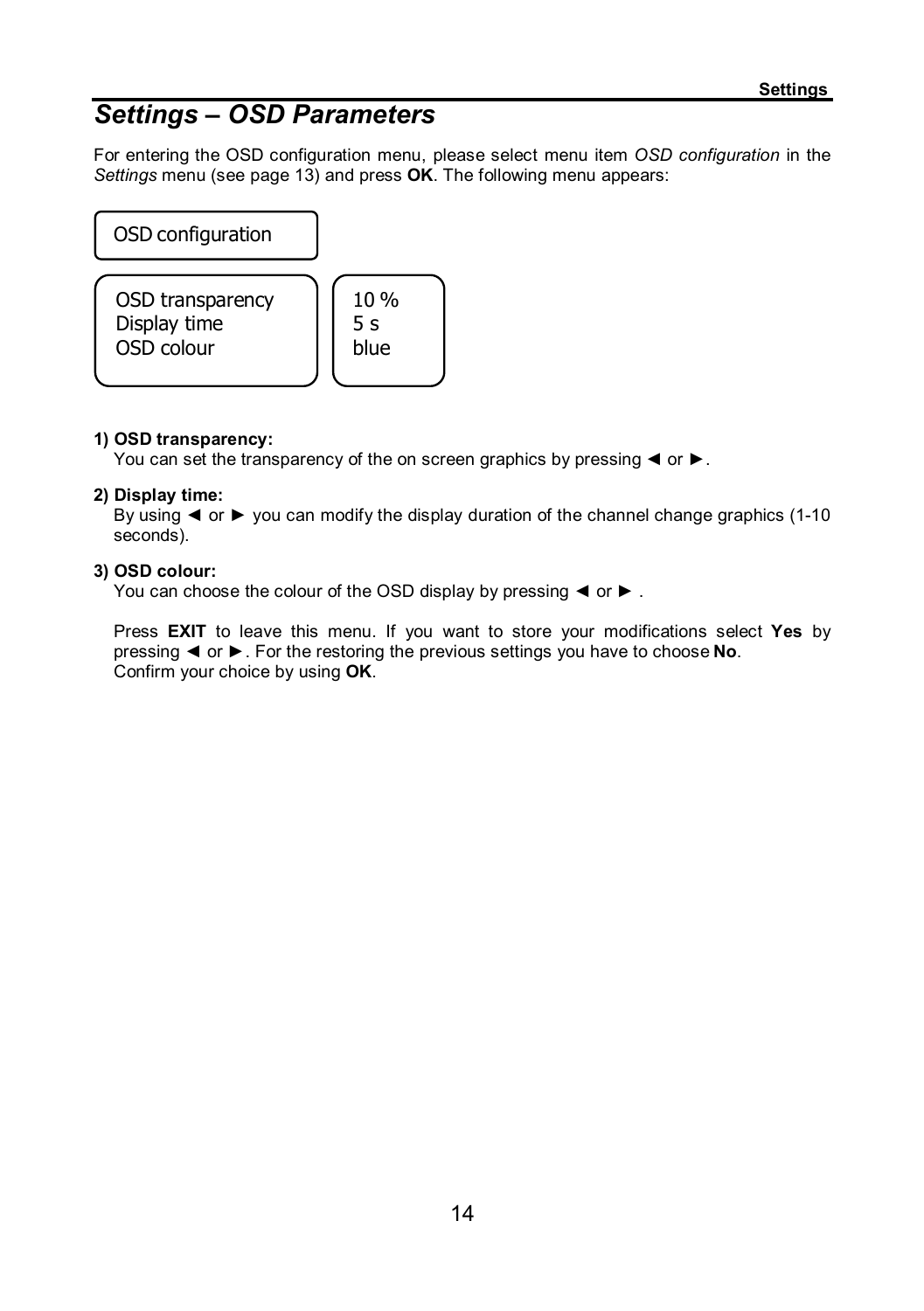## *Settings – Sound*

Sound



100 % Stereo deu Same as TV

#### **1) Initial volume**

The initial volume after a power reset of the receiver is adjusted here by pressing  $\triangleleft$  or  $\blacktriangleright$ .

#### **2) Sound setting**

Using ◄ or ► you can activate following audio modes: *Stereo*, *Mono left* or *Mono right.*

#### **3) Audio channel TV**

If the broadcasted programme offers different audio options you can select the desired audio output at the TV Scart by keys ◄/►.

#### **4) Audio channel digital**

If the broadcasted programme offers a digital audio channel, you can use ◄/► for selecting the audio signal that is to be output at the digital audio port.

Press **EXIT** to leave the menu. If you want to save your modifications choose **Yes**, for restoring the previous parameters choose **No** (keys ◄/►). Confirm your choice by pressing the **OK** button.

# *Settings – DVB Subtitling*



#### **1) Subtitle**

By using ◄/► you can activate/deactivate the display of DVB subtitles (if transmitted).

#### **2) Language of the subtitle**

To select the language of the subtitle you must use ◄ or ►. If there is no subtitle available this is indicated by "-".

Use **EXIT** to leave the menu. If you want to save the modifications choose **Yes**, for restoring the previous parameters choose **No** (keys ◄/►). Confirm your choice by pressing the **OK** button.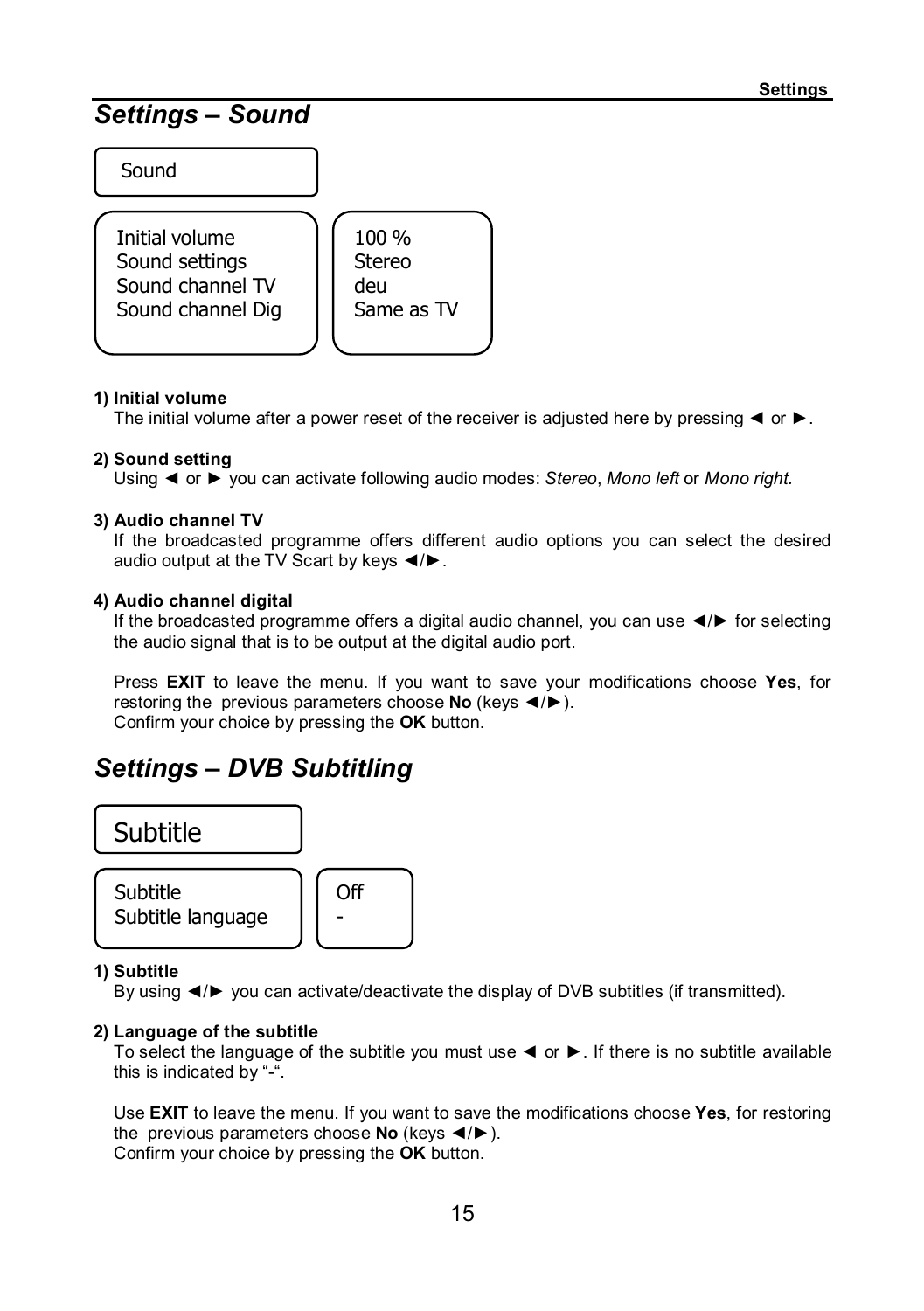# *Settings – Child lock*

Your receiver is equipped with a child lock. This secures the receiver against unauthorised use. When the child lock ist activated, the receiver can only be switched on after entering a 4 digit PIN code.

In the Main menu, use the **CH**▲▼ buttons to move the cursor to the line *Child lock* and press the *OK* button.

| Parental Lock             |  |
|---------------------------|--|
| Device Lock<br>Change PIN |  |

# *Child lock – device lock*

To activate or deactivate the device lock, move the cursor to the line *Device* lock and press **OK.** The following menu will appear:



Use the **VOL**◄► buttons to switch the device lock on or fof. When the lock is activated, the PIN code must be entered when switching on the receiver.

Press **EXIT** to leave the menu. Use the **VOL**◄► buttons to choose whether you want to store the changes made (Yes) or keep the previous settings (No). Confirm your choice with the **OK** button.

# *Child Lock – changing the PIN*

To change the PIN code, move the cursor to the line *Change Pin* and press **OK**. The followin menu will appear:



The PIN code is set at the factory to *0000*. Using the code *9976*, the receiver can always be switched on, regardless of what PIN code has been set.

Use the **CH**▲▼ buttons to move the cursor to the line *New PIN* and press the **OK** button. Use the **0-9** buttons to enter a 4 digit PIN code, the press **OK**. Use the **CH**▼ button to move the cursor to the line *Confirm PIN* and press the **OK** button. Now confirm your entry by entering your chosen PIN code one more time, then press OK.

Press Exit to leave the menu. Use the **VOL**◄► buttons to choose whether you want to store the changes made (Yes) or keep the previous settings (No). Confirm your choice with the **OK** button.

#### **WARNING**

You must not forget the PIN code. Should this happen, please contact your specialist dealer!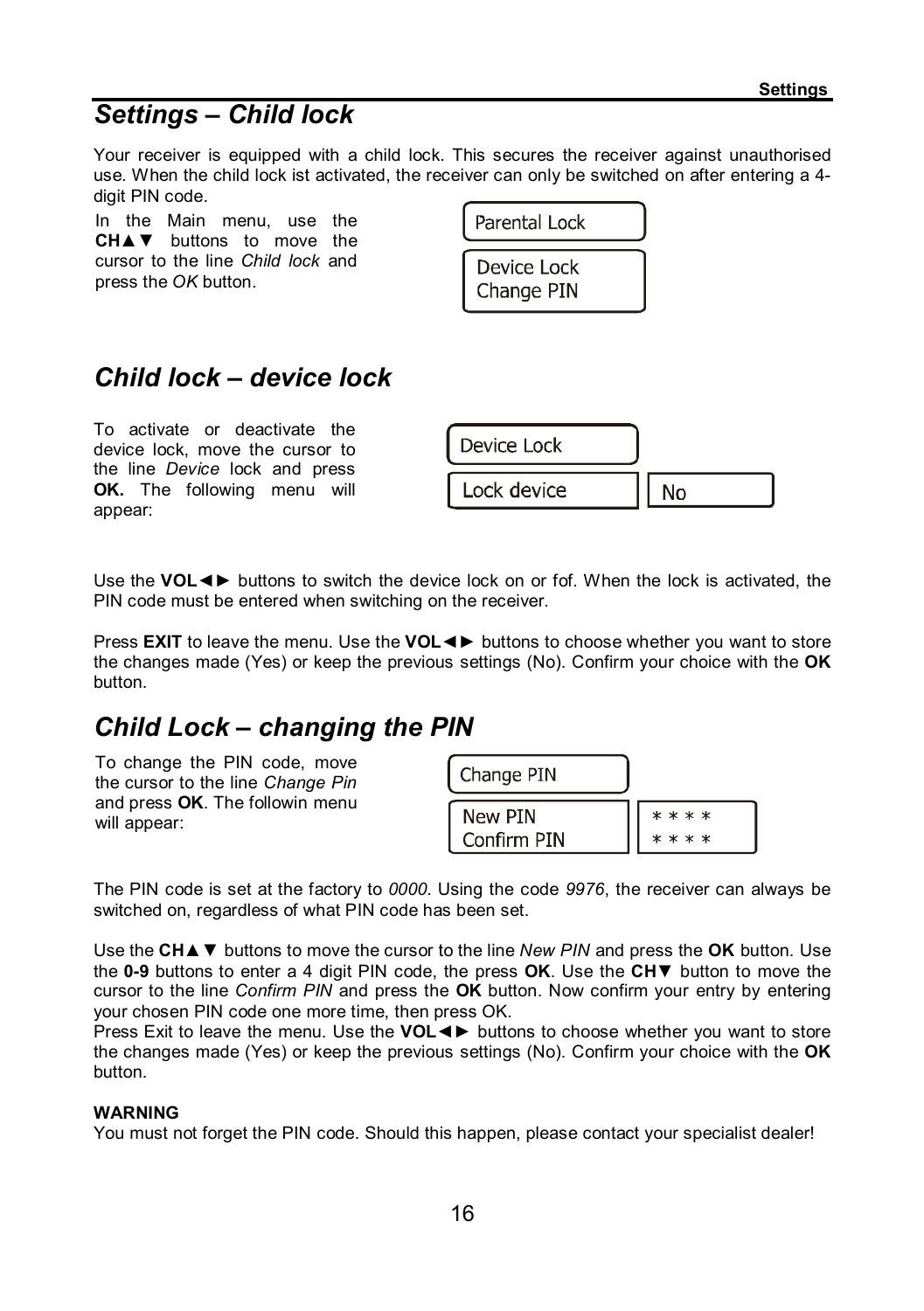# *Installation*

This digital receiver is pre-installed already and is ready for use with most satellite antennas and LNB configurations without further fittings. Changes in menu *LNB configuration* directly effect the reception characteristics of your receiver and should only be done by specialists.

After entering the Main Menu, select line *Installation* by using  $\blacktriangle \blacktriangledown$  and confirm with OK.

The following menu is displayed:

#### **Attention:**

If DiSEqC mode "DiSEqC 1.0" is selected in the *LNB configuration* menu, the line *Motor settings* is not displayed.

Press  $\triangle \blacktriangledown$  to select the desired menu item and confirm with **OK**.

Antenna configuration Channel search Factory reset Software download Motor settings

# *Installation – Antenna configuration*

| Choose the required line by<br>pressing ▲▼ and enter your<br>preferred settings with OK. | Antenna configuration                                                                         |                                                  |
|------------------------------------------------------------------------------------------|-----------------------------------------------------------------------------------------------|--------------------------------------------------|
|                                                                                          | Antenna<br>Antenna power<br>LOW band<br><b>HIGH band</b><br>DiSEqC switch<br>Toneburst switch | 1 Astra 19.2<br>On.<br>9.750<br>10.600<br>А<br>А |
|                                                                                          | DiSEqC mode                                                                                   | DiSEqC 1.2                                       |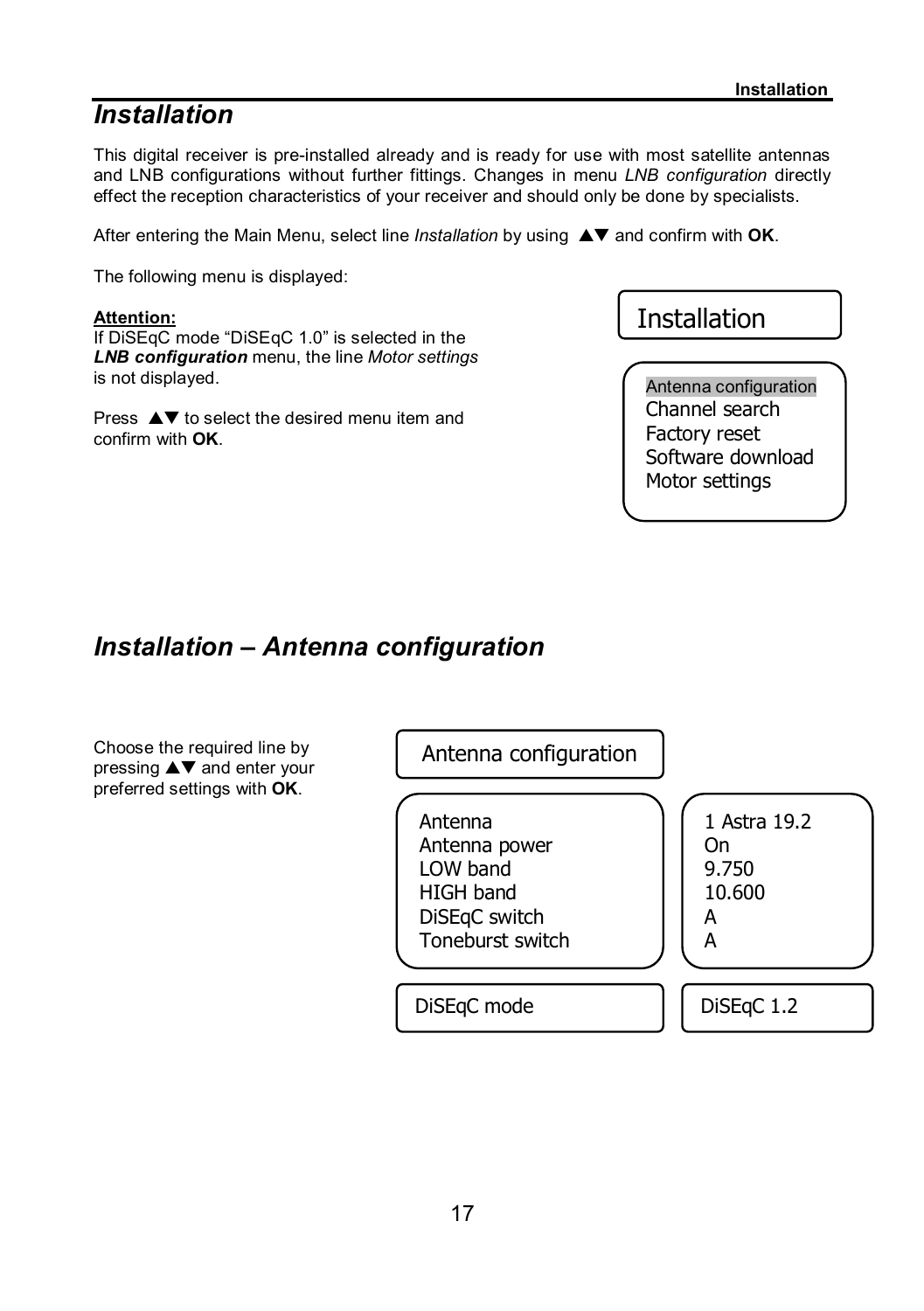## *Installation – Antenna configuration*

#### **1) Antenna:**

Contains all available satellites. By using ◄ or ► you can select the satellite your LNB is directed to. After pressing **OK** you can rename the selected satellite name.

#### **2) Antenna power**

Here you can switch on/off the supply voltage for the LNB ( $\blacktriangleleft$  or  $\blacktriangleright$ ).

#### **3) LOW Band**

The oscillator frequency for LOW band can be fine adjusted by pressing ◄ or ►. For directly entering the frequency press **OK** and use the numeric buttons **1-0** then.

#### **4) HIGH Band**

The oscillator frequency for HIGH band can be fine adjusted by pressing ◄ or ►. For directly entering the frequency press **OK** and use the numeric buttons **1-0** then.

#### **5) DiSEqC switch**

If your receiver is connected to a satellite antenna system that receives *several* satellites (multi feed antenna system) via a DiSEqC controlled switch unit:

Specify the input of the DiSEqC switch, where the selected LNB (line 1) is connected to  $(\blacktriangleleft/\blacktriangleright)$ .

#### **6) Toneburst switch**

If your receiver is connected to a satellite antenna system that receives *two* satellites (multi feed antenna system): Specify the input of the A/B-Switch where the selected LNB (line 1) is connected to ( $\blacktriangleleft$  or  $\blacktriangleright$ ).

#### **7) DiSEqC mode**

Choose the required DiSEqC mode by pressing ◄ or ►. For fixed antennas select *DiSEqC 1.0*, for motorized antennas *DiSEqC 1.2* is required.

Press **EXIT** to leave the menu. If you want to store the modifications choose **Yes** by pressing ◄ or ►. For the previous settings you have to choose **No**. You confirm the new settings by pressing the **OK** button.

#### **Attention:**

If you have selected DiSEqC mode "DiSEqc 1.2" than the menu item *Motor settings* appears in the previous menu *Installation*. There you will find all necessary parameters for setting up your motorized antenna system (see page 23).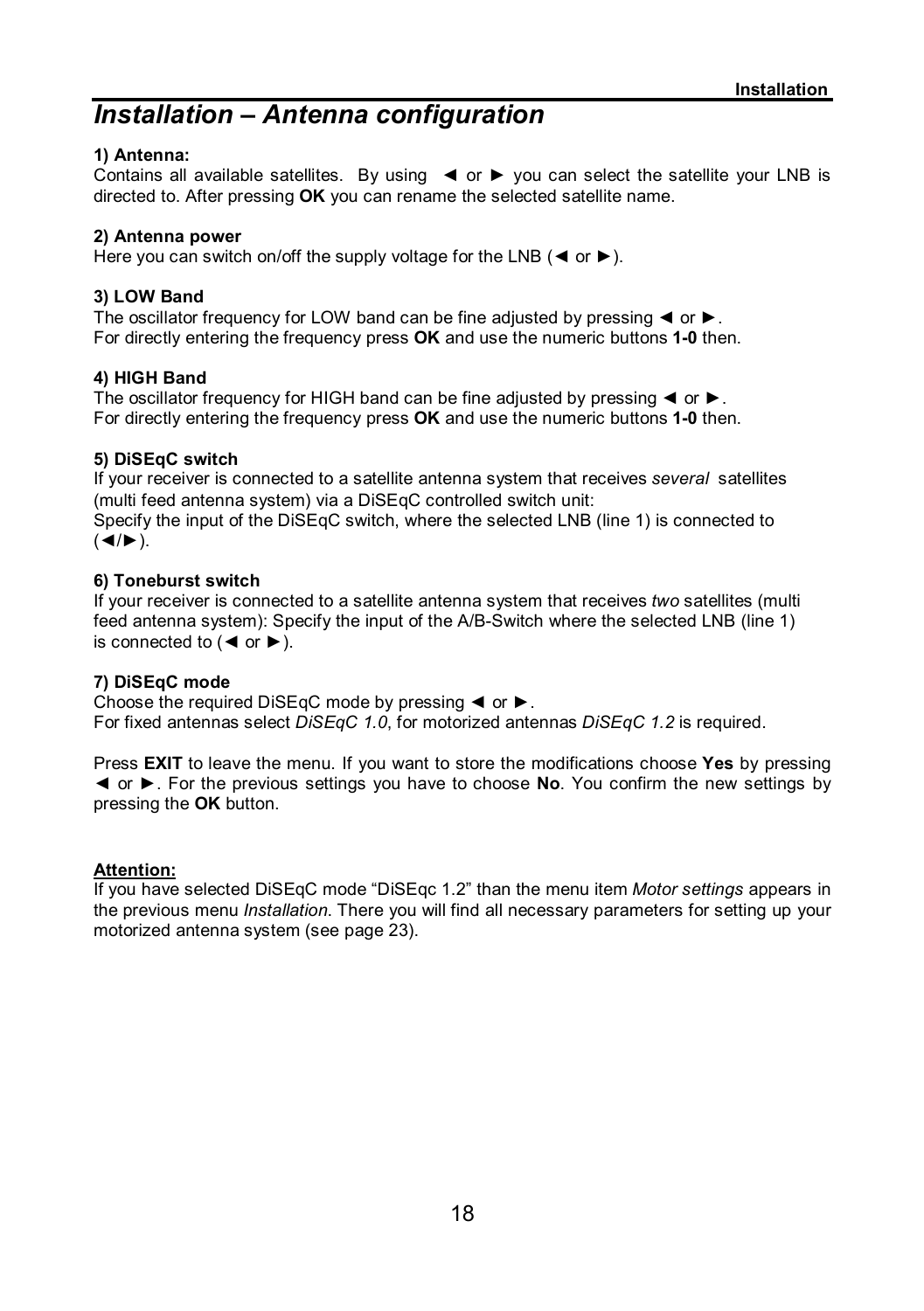# *Installation – Channel search*

This digital receiver is pre-programmed with most digital TV- and RADIO channels of following satellites:

- Astra 19.2° East.
- Hot Bird 13° East.
- Türksat 1C 42° Fast
- Sirius  $2/3$  5° East,<br>- Amos 1 4° West
- Amos  $1$
- Hellas Sat 2 39° Fast

If you want to see a list of all programmed channels just open the channel list for TV or RADIO mode by pressing **LIST**.

As the broadcasters quite often add new channels to their downlinks or change the parameters of already distributed channels, we recommend to perform a channel search every now and then.

For getting into the corresponding on screen dialog, please enter the Main Menu (key **MENU**); from there step into the *Installation* menu, select line *Channel search* and press **OK** for entering the *Channel Search* menu:

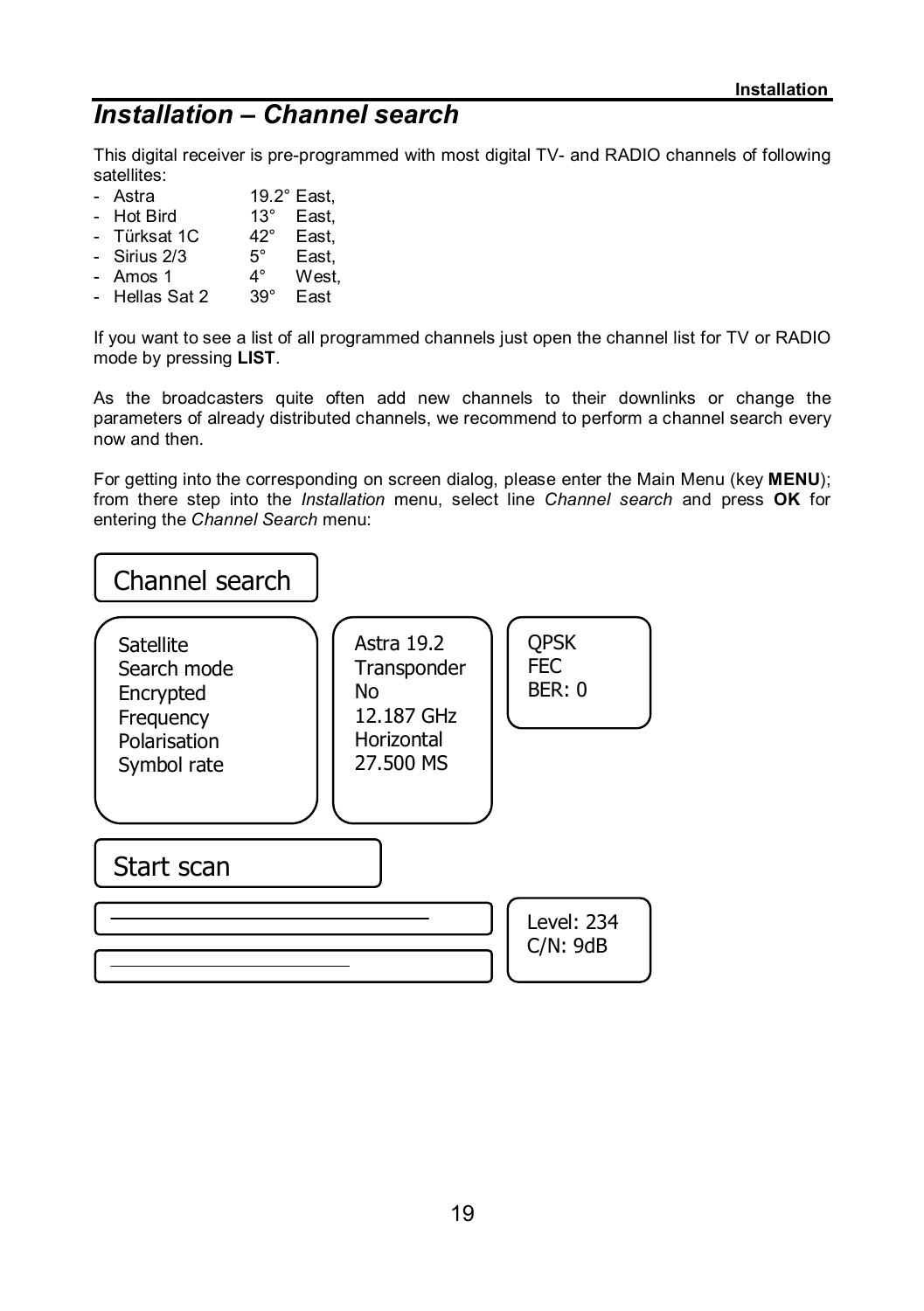#### **Channel search**

- 1. Press  $\triangle \blacktriangledown$  for moving the cursor to line *satellite*. There select the satellite you want to scan  $($   $\blacktriangleleft$  or  $\blacktriangleright$ ).
- 2. Move the cursor to line *search mode* ( $\blacktriangle$ **)**. There use  $\blacktriangleleft$   $\blacktriangleright$  for selecting the desired search mode.

*Transponder*: In this mode a certain transponder (channel) is scanned only. Therefore you have to specify this transponder by entering its frequency, polarisation and symbol rate.

- *Satellites*: In this mode all stored transponders of the selected satellite are scanned for new channels.
- 3. In line *Encrypted* you can specify whether you want to search for encrypted channels, too.

*No* = encrypted channels are ignored

*Yes* = encrypted channels are searched, too

The following settings are used only in search mode *Transponder*.

4. *Frequency:*

For entering the frequency of the desired transponder please select line *Frequency*. Then press **OK** and use the numeric input buttons **1…0** for entering the 5 digit frequency. Confirm your inputs by **OK**.

5. *Polarisation:*

In menu item *Polarisation* you can set the polarisation (vertical or horizontal) of the desired transponder by using ◄ or ►.

6. *Symbol rate:*

For entering the symbol rate of the desired transponder please select line *Symbol rate*. Then press **OK** and use the numeric input buttons **1…0** for entering the 5 digit symbol rate. Confirm your inputs by **OK**.

For starting the Channel search please navigate to line *Start scan (keys CH*  $\blacktriangle$ ) and press the **OK** button on your remote control.

Now a new menu is displayed with two lists displaying the founded TV and RADIO channels. Thereby the "Status:" graphic keeps you informed on the progression of the channel search:

- Status *scan* => search algorithm is active

- Status *end* => search algorithm is finished

You can leave this menu by pressing **EXIT**. If not finished, the channel search algorithm is aborted. If new channels are found, you are asked to store them (**Yes**). Select your choice by ◄/► and confirm with **OK**. If selected YES the new channels are stored at the end of the channel list now.

Chapter *Channel List* (page 25) describes how to sort the channel list.

# *Installation – Factory reset*

This menu item allows you to reset the receiver to its default factory status. Afterwards the receiver starts up with the Welcome Screen (initial installation) again.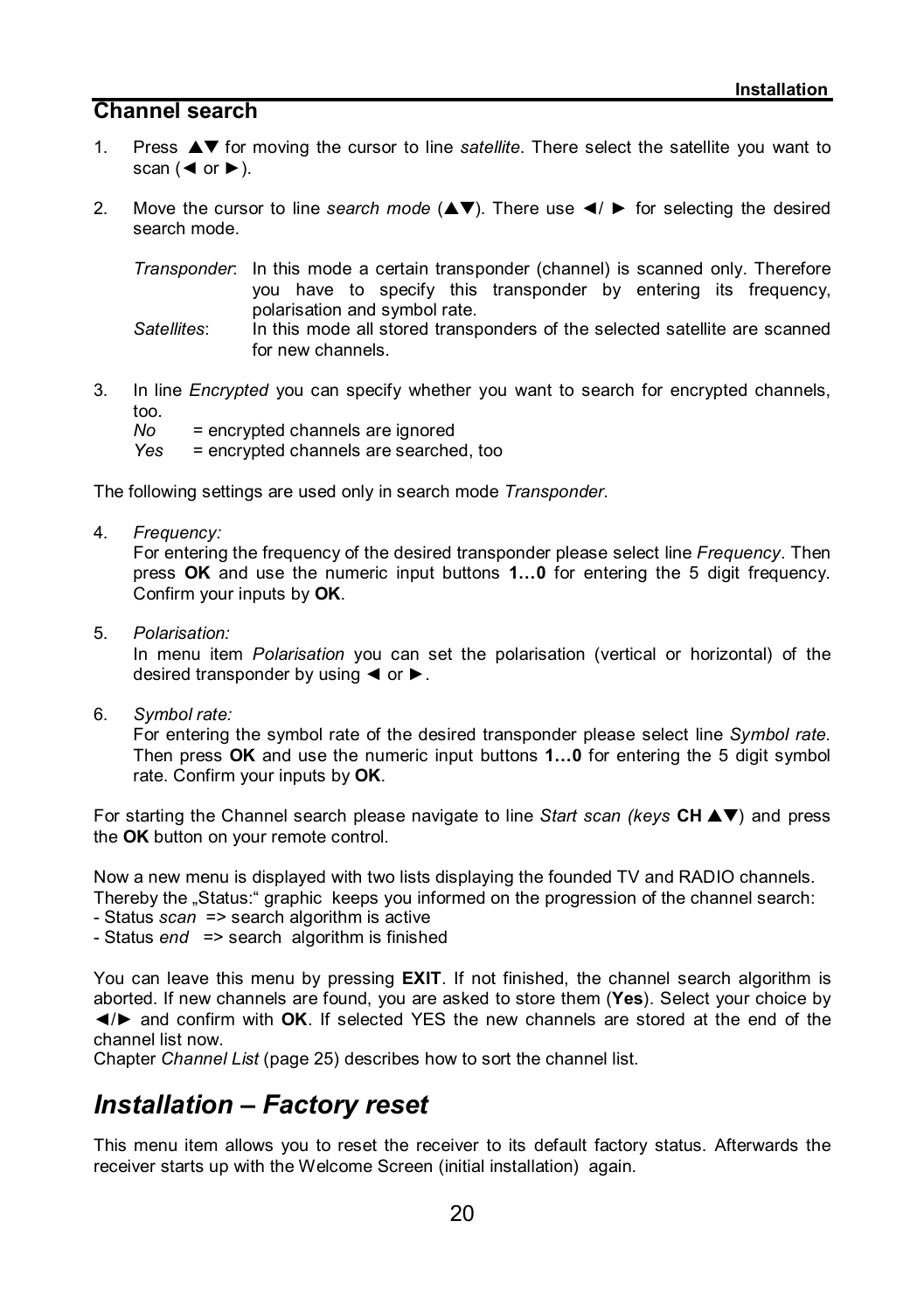# *Installation – Software download*

With this function the operating software of the receiver, it's menu texts and channel list can be updated via Astra 19.2" (East). Nevertheless, your satellite antenna system must receive this satellite. Your currently active channel list is not changed by a software update.

#### **Attention:**

- In case of a software update the current operating software will be erased and a new software version will be installed.
- When updating the channel list the factory default channel list will be replaced by a new one.
- When updating the OSD texts, all menu texts are erased and actualised.

The update process is subdivided into following steps:

#### **1. Open Update Menu:**

Enter the *Installation* menu, select line *Software download* and confirm with **OK**. The *Download* menu for controlling the update process is opened and the search for the download channel starts automatically.



Please wait until this search is completed. It may take a few minutes. When the download stream is found the receiver verifies whether there are available new versions of the operating software, OSD texts and channel list. The result is shown in the *Download* menu behind the corresponding menu items (marked by  $\mathbf{\Omega}$ ).

If there are no new data available this is signalled by a "-".

You can leave the download menu by **EXIT**.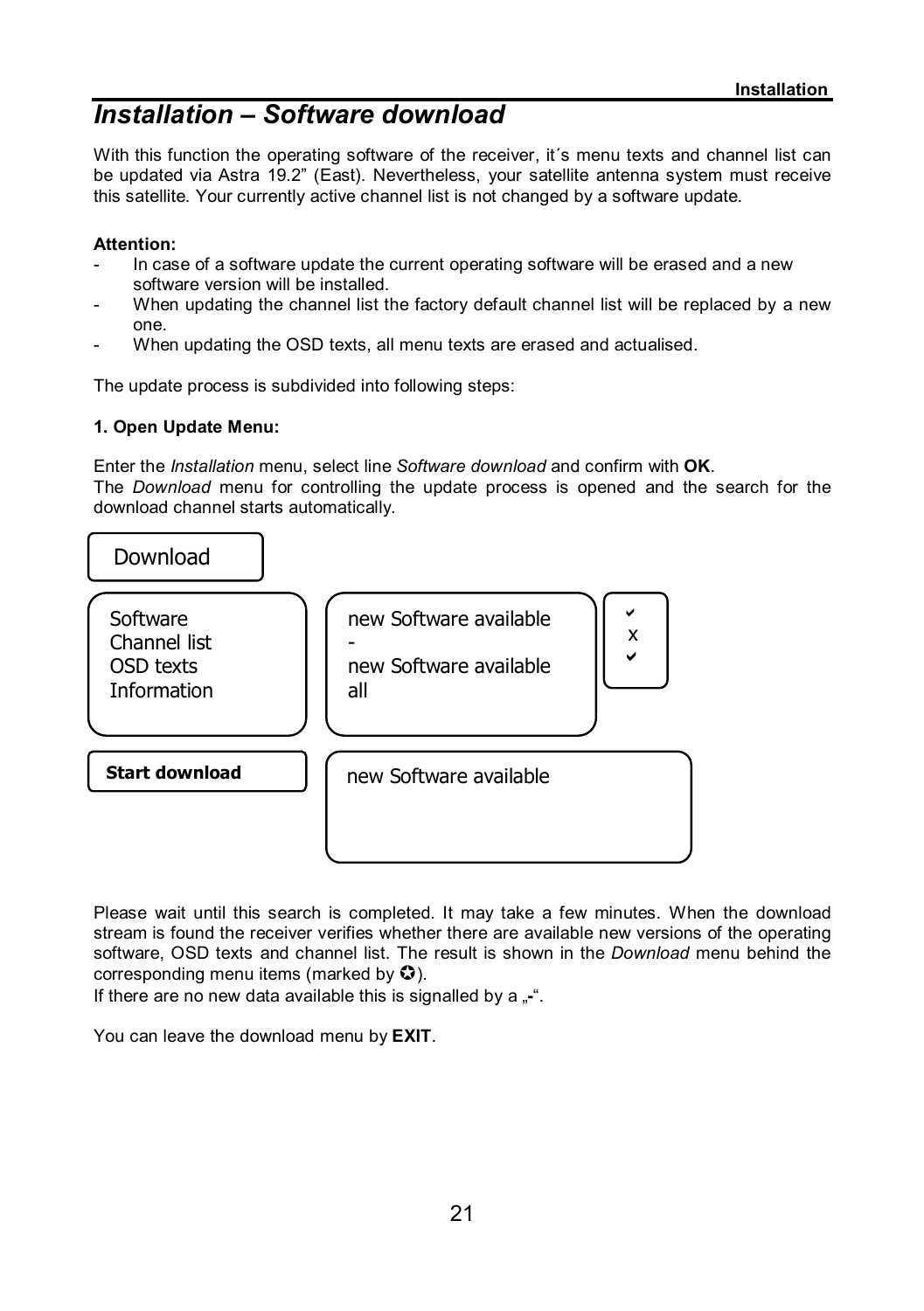#### **2. Selection of available data:**

Depending on their availability in the update stream you can select the download of following data by pressing  $\nabla \triangle$ :<br>a.) Software:

- a.) *Software*: Operating software
- b.) *Channel list*: Channel list
- c.) *OSD texts*: All menu texts displayed on the screen
- d.) *Information*: Information concerning the available download data e. g. version number, innovations, etc...

If you want to update one of the options a.) to c.) press **OK** at the corresponding menu item. If required by the receiver, it may happen that there are selected additional menu items automatically.

In line *Information* you can specify, if you want to receive further information on the selected data (keys  $\blacktriangleleft \blacktriangleright$ ):

| All:          | Information on all available data         |
|---------------|-------------------------------------------|
| None:         | Information on none of the available data |
| Software:     | Information on the new software version.  |
| OSD texts:    | Information on the new menu texts.        |
| Channel list: | Information on the new channel list.      |

#### **Hint:**

If you like to read these information before doing the update, please leave menu items a.) to c.) inactive ( $\odot$ ) and specify the desired information at d.). Then start downloading these data. When received, you can view the information at menu items a.) to c.) by pressing the **yellow** button. For leaving the corresponding on screen graphic use **EXIT** please.

#### **3. starting the update:**

The update-/download process is started as follows:

- select the desired data pressing **OK** at a.), b.) or c.) (mark changes from  $\mathbf{Q}$  to  $\checkmark$ )
- select *None* at menu line *Information* (keys ◄ or ►).
- Start the update procedure by pressing **OK** in line *start download*.

operating software receiver and the receiver does not work any more!

You are informed about the download process immediately when the first data are received. As the reception of the data happens blockwise, several minutes may pass between the single data blocks. When the first and second data block are received (100%), the data are stored. The storage process is signalled by flashing the numbers in the LED display.

Please wait until all data blocks are received.

When the update is completed, the receiver automatically restarts and turns into Stand By mode.

#### **Attention:**

As long as the storage process has not begun, the download can be cancelled by pressing **EXIT** at any time. When the first data have been stored cancelling is no longer possible. An interruption of the update process (e. g. by pulling the power cable) may damage the

**Hint:**

If the download includes a new channel list, the receiver needs to be reset to factory default status for activating this list (after download is completed and receiver was restarted).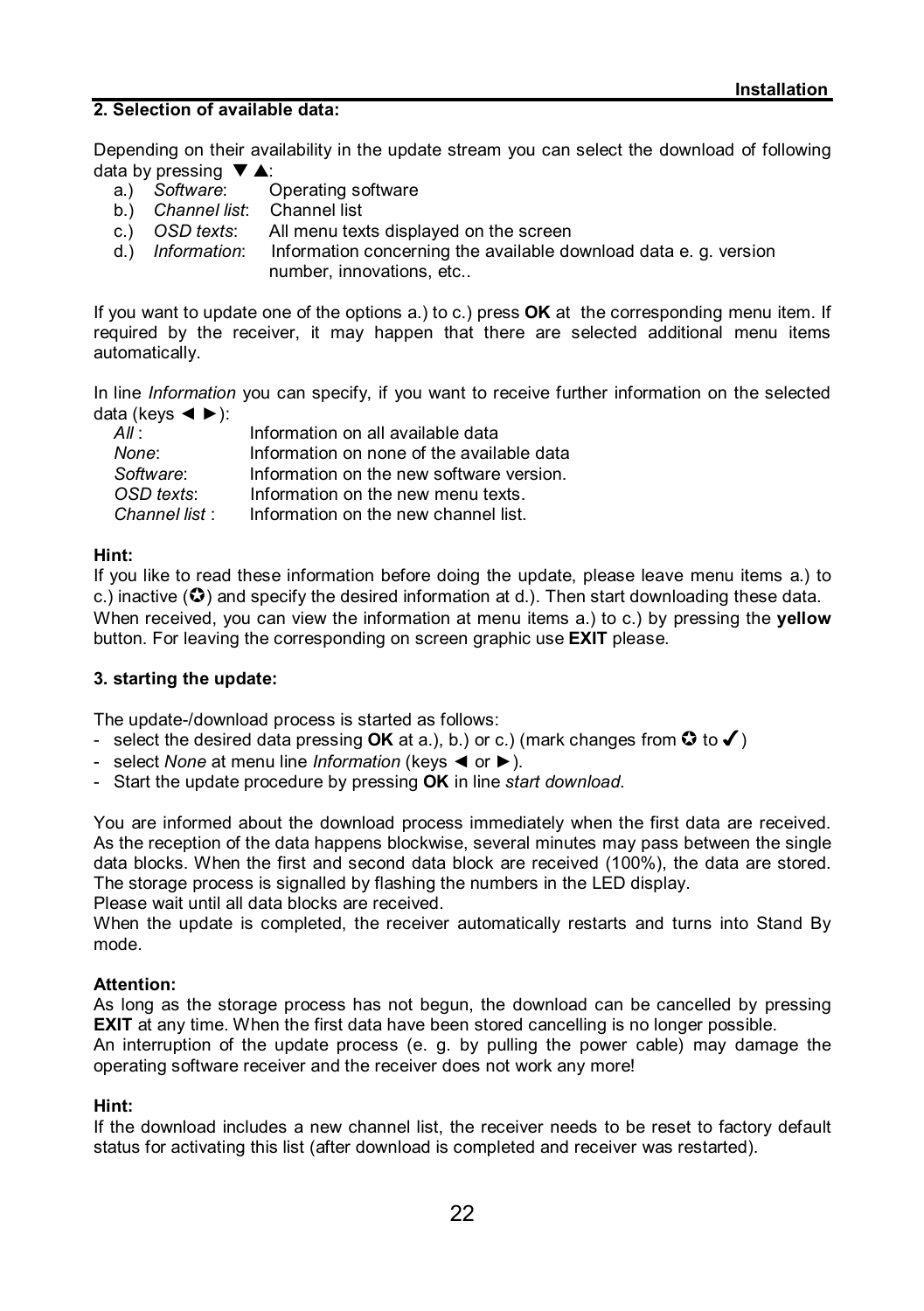# *Channel list*

You can resort and/or erase TV and radio channels found in the course of an automatic channel search. This function is available for all TV and radio channels.

For entering the corresponding on screen dialog, please press the **Menu** key to enter the *Main Menu*, then select menu item *Channel List* and confirm with **OK**.

Following sub-menu appears:

### Channel list

Edit main list Edit favourites list Delete antenna

### *Channel list – Edit main list*

This sub-menu enables you to erase or move certain channels in the channel list. For entering this menu simply enter **OK** at line *Edit main list*.

#### **a) Erase channels**

Select the channel to be erased with  $\blacktriangle \blacktriangledown$  and mark it with **OK.** You can select more channels by pressing  $\triangle \blacktriangledown$  and **OK**. To erase them press the **red button**.

**b) Sort channels**

Select the channel to be sorted by using  $\blacktriangle \blacktriangledown$  and mark it with **OK**. You can select further channels by pressing  $\triangle \blacktriangledown$  and **OK** (max. 20 channels can be selected at the same time). Use  $\blacktriangle \blacktriangledown$  to select the position where to insert the marked channels and confirm with the **yellow button.**

### *Channel list – Edit favourites list*

This sub-menu allows you to add your favourite channels to the favourites list. Therefore please press **OK** in line *Edit favourites list*.

Now two lists are displayed:

- the Main list: all stored channels are listed (max. 4000).

- the favourites list: contains your favourite channels (max. 4000).

Now you can select your favourite channels from the Main list and copy them into the favourites list:

Select the channels you like to add to the favourites list by using  $\blacktriangle \blacktriangledown$  and mark them with **OK.** Then press button **SWAP** to enter the favourites list. There use  $\blacktriangle \blacktriangledown$  to select the position where to insert the channel and press **OK**. With **SWAP** you return to the main list again.

Use **EXIT** to leave the channel list menu. By pressing **VOL**◄► you can store your modifications (**Yes**) or keep the previous settings (**No**)**.** Confirm your choice by **OK**.

In radio mode you can create your own favourites list for radio programmes, too.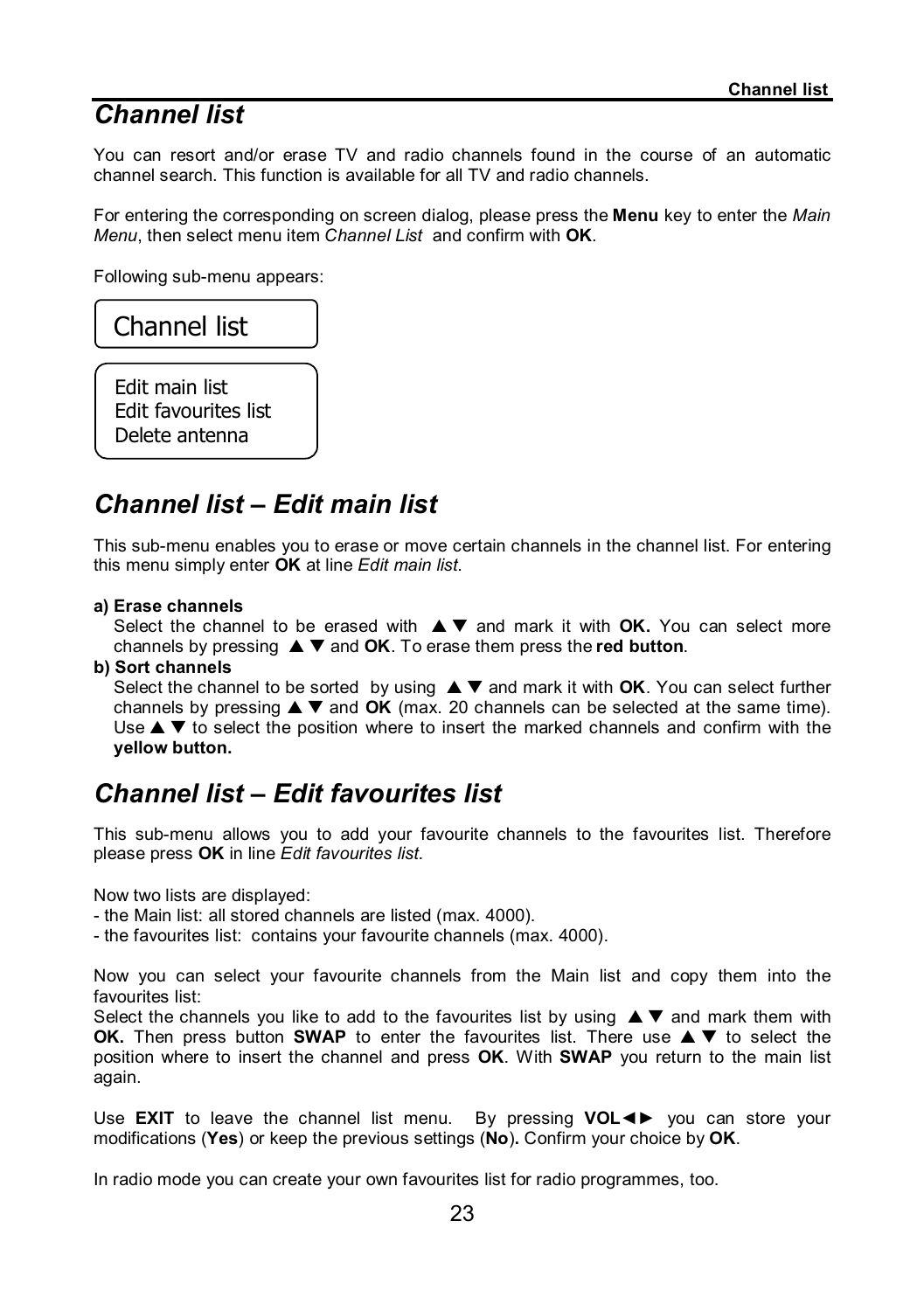# *Channel list – Delete Antenna*

This dialog allows you to delete all channels of the selected satellite from the channel list. Therefore please enter menu *channel list* and select menu item *Delete Antenna* (**OK**).

#### **Delete Antenna**

Select the satellites to be erased with  $\blacktriangle \blacktriangledown$  and mark them with OK. For erasing their channels from the channel list please press the **red button** on your remote control.

For leaving this menu please press **EXIT**. If the "Save?" popup appears, please select if you want to store your modifications (**Yes**) or keep the previous settings (**No**)**.** Confirm your choice by pressing **OK**.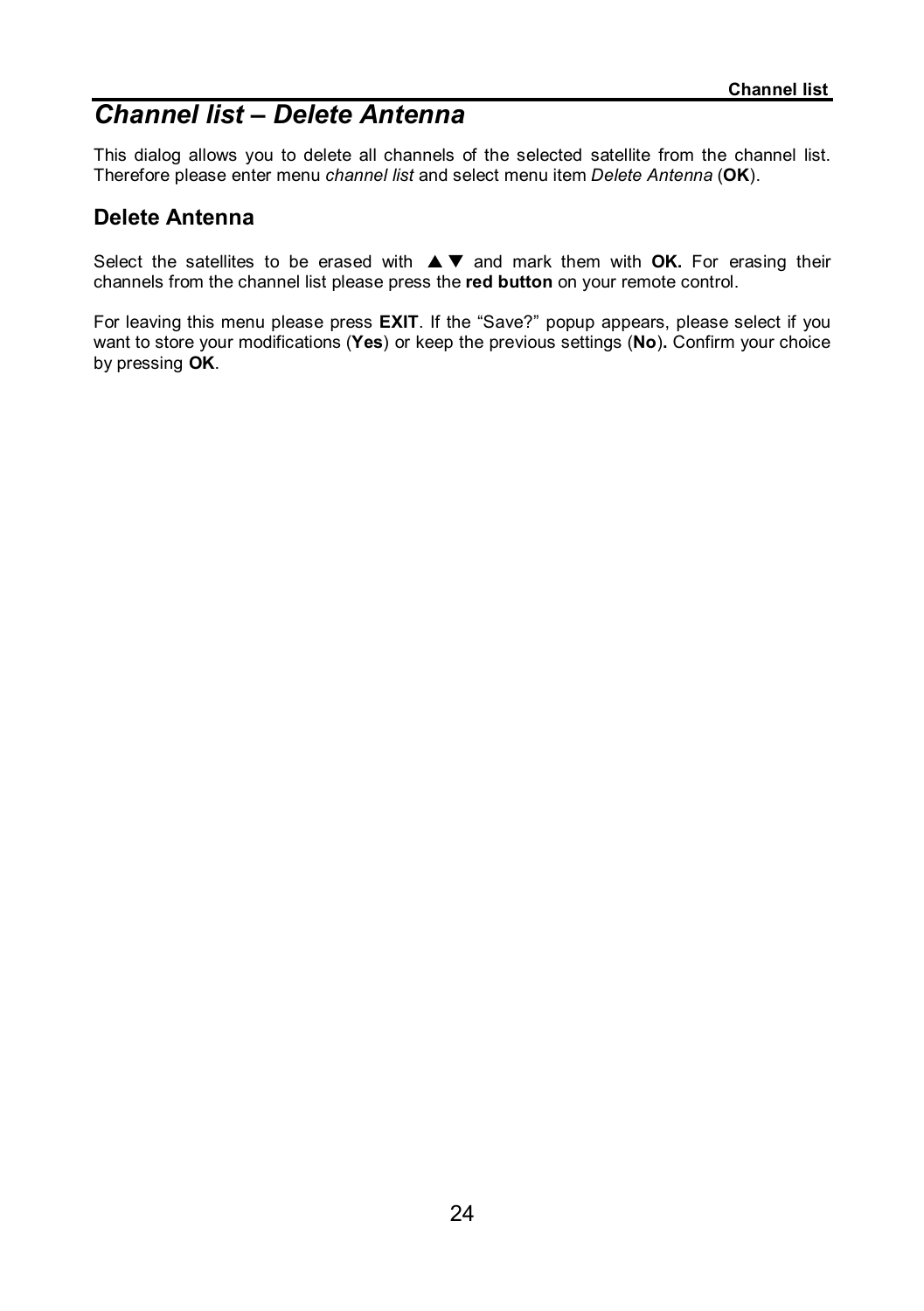# *Timer*

You can use the sleep timer to specify a time at which the receiver is to switch into standby mode or you can use the record timer functionality to programme a recording for a connected video recorder. Totally 10 record timers can be activated.

Therefore please enter the *Main menu* by pressing **Menu**; then select menu item *Timer* and confirm with **OK**.



# *Timer – Sleep Timer*

In menu *Timer* use the ▲ ▼ buttons to select line *Sleep Timer* and press OK. The following menu appears:



### **Set Switch-OFF time:**

- 1. Enter the time edit mode in line *Switch-off time* by pressing **OK**
- 2. Insert the time the receiver is to switch off by using **0**-**9** and **OK**
- Select line *Activate timer* with **AV**
- 4. Activate your settings by pressing **OK**
- 5. Press **EXIT** to leave menu.

The digital receiver turns OFF at the specified time (Standby).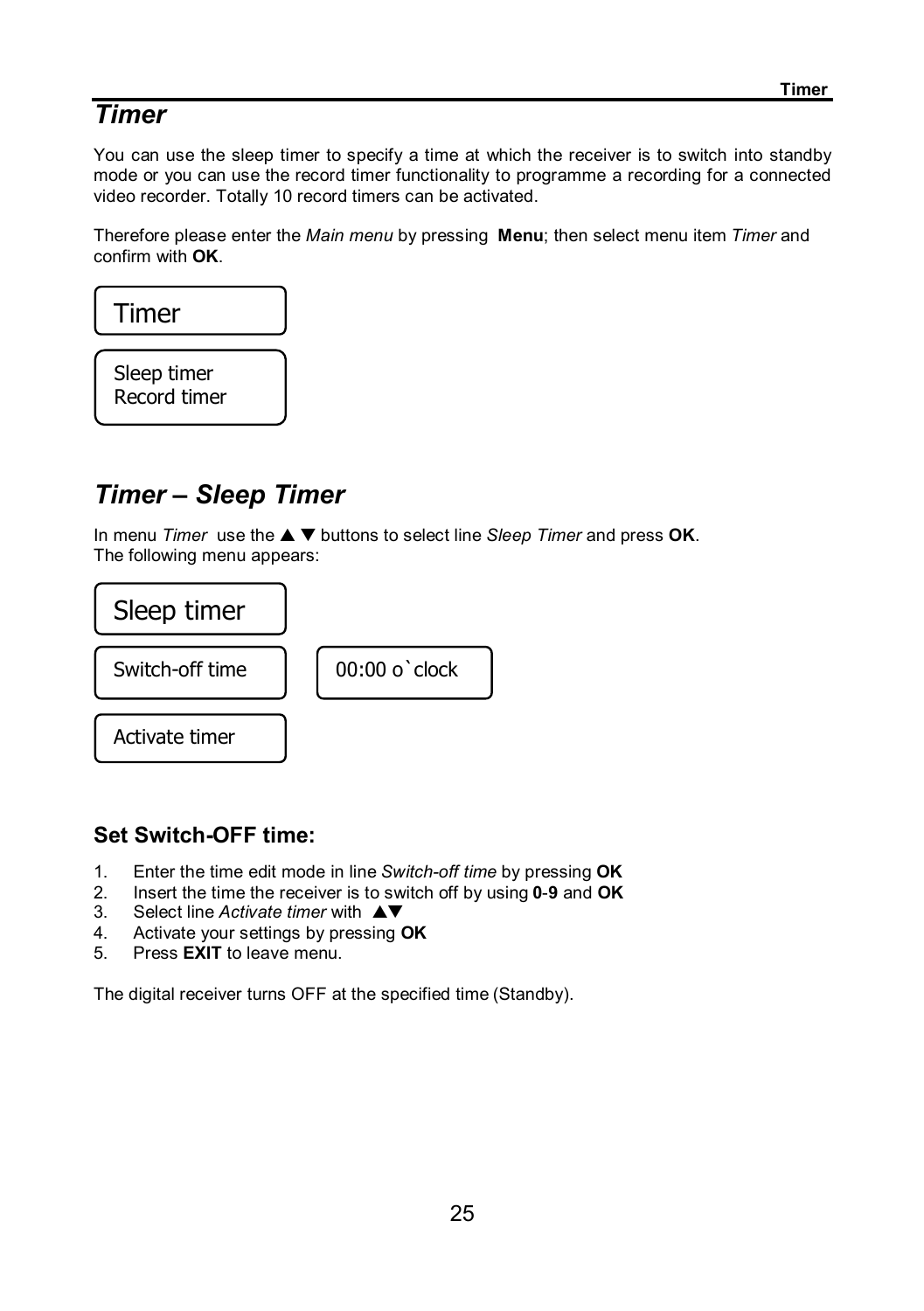### *Timer – record timer*

Use ▲▼ to select line *Record timer* in menu *Timer* and press OK. The following menu appears:



# **Programming a record timer:**

- 1. Select line *Timer index* (1...10) with **AV**
- 2. There select timer place with  $\blacktriangleleft \blacktriangleright$ <br>3. Select lines *Start at Stop time* or
- 3. Select lines *Start at* , *Stop time* or *date of recording* with using st and confirm with **OK**
- 4. Enter the required time or date by pressing **0**-**9**
- 5. Confirm your input with using **OK**
- **Select line Station with A▼ and confirm with OK**
- 7. Select a channel with  $\triangle \blacktriangledown$  or
	- ◄ ► and confirm with **OK** .

TV List 1 Das Erste 2 ZDF 3 RTL Television 4 SAT.1 5 KABEL1 6 RTL2 7 ProSieben Astra 19.2

- 8. Select line *Repetitions* with **AV** and use ◀ ► to specify the number of repetitions of this record.
- 9. Select line *Activate timer* and activate the programmed record timer by pressing **OK** there (text *Activate timer* changes to *Deactivate timer*).

The receiver will switch on at the programmed time and signals a timer record by displaying "**rEC.**" in the 4 digit LED Display. If you want to abort a record, please enter the record timer menu and deactivate the timer by pressing the *Deactivate* button.

**Hint:** Please make sure that the local time of the receiver is set correctly and the video recorder is programmed, too.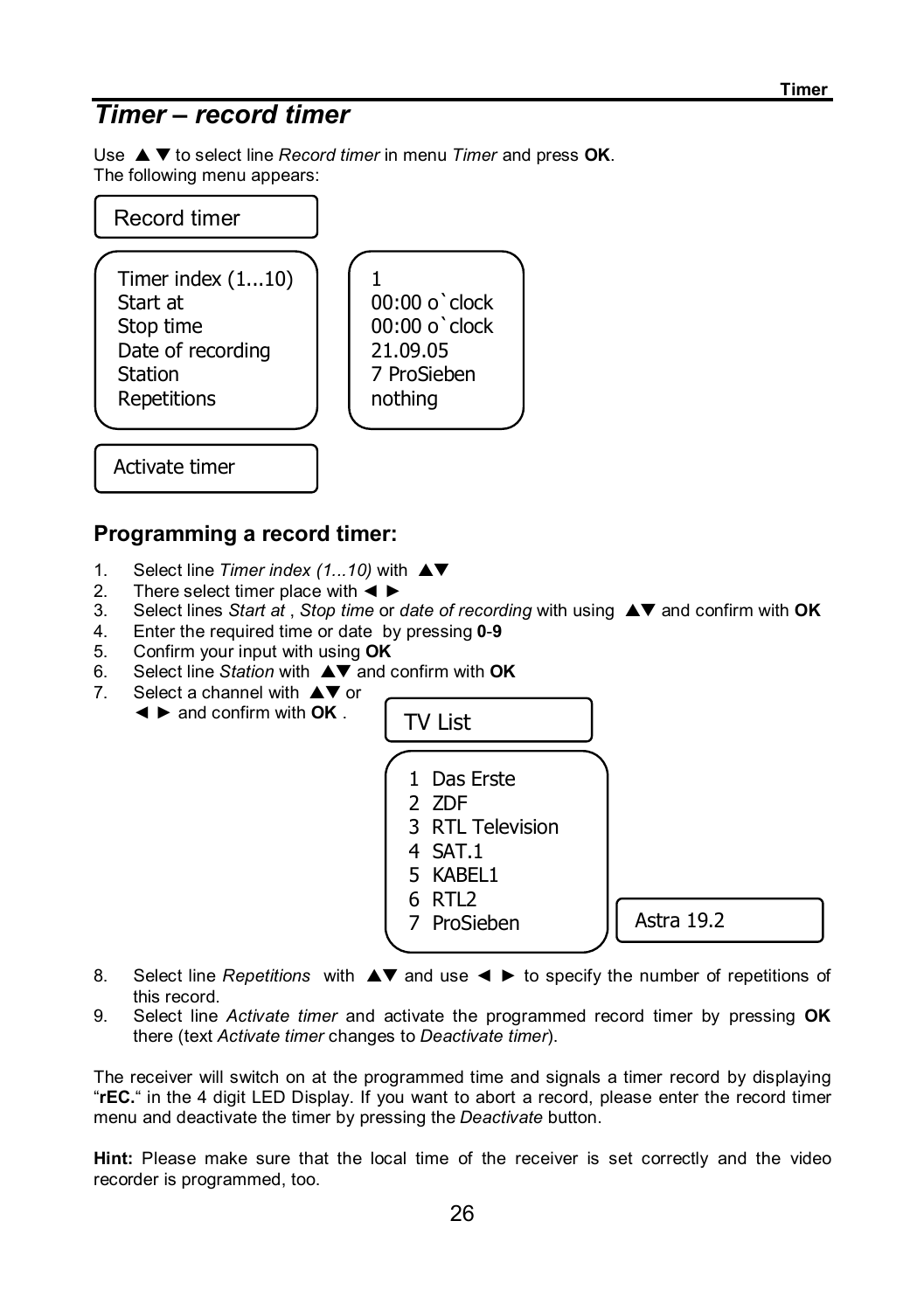# *Information*

Enter the main menu, there use  $\triangle \blacktriangledown$  to select line *Information* and press **OK**.

In the upper section of the menu the channel parameters of the activated channel are displayed.

In the lower section of the menu the signal qualities are displayed.

- *Level:* The further the bar turns right the better the reception.<br>- *C/N*: The further the bar turns right and the higher the dB va
- The further the bar turns right and the higher the dB value, the better the signal quality.

#### **Hint:**

The power of the signal depends on the antenna set up and also on the currently activated channel. Please remember this if you want adjust your antenna by controlling the signal power.

After pressing the ◄ ► or the **yellow** buttons two further charts with channel, software and hardware information are displayed. With **PR**  $+/-$  or  $\blacktriangle$  and **BACK** you can change the channel.

Use **EXIT** to leave this menu.

### *Videotext*

Press the **TEXT** button to display the videotext of the current channel. The first site to be seen is site number "100".

In order to view a specific page, use the buttons **0-9** to enter the three-digit page number. Your input is displayed in the left corner on the screen. When the site number is input completely the receiver starts to search the corresponding site. Because the video text sites are sent site by site it may take some seconds until the required site is found. Enter "100" at any time to return to the home page of the videotext.

You may use  $\triangle^{\blacktriangledown}$  to quickly page through the complete videotext section of a particular TV channel.

If you press the **TEXT** button again you can switch into the mixed mode (background transparent). Use the **TEXT** button to return to the normal mode.

For leaving the video text please press **EXIT**.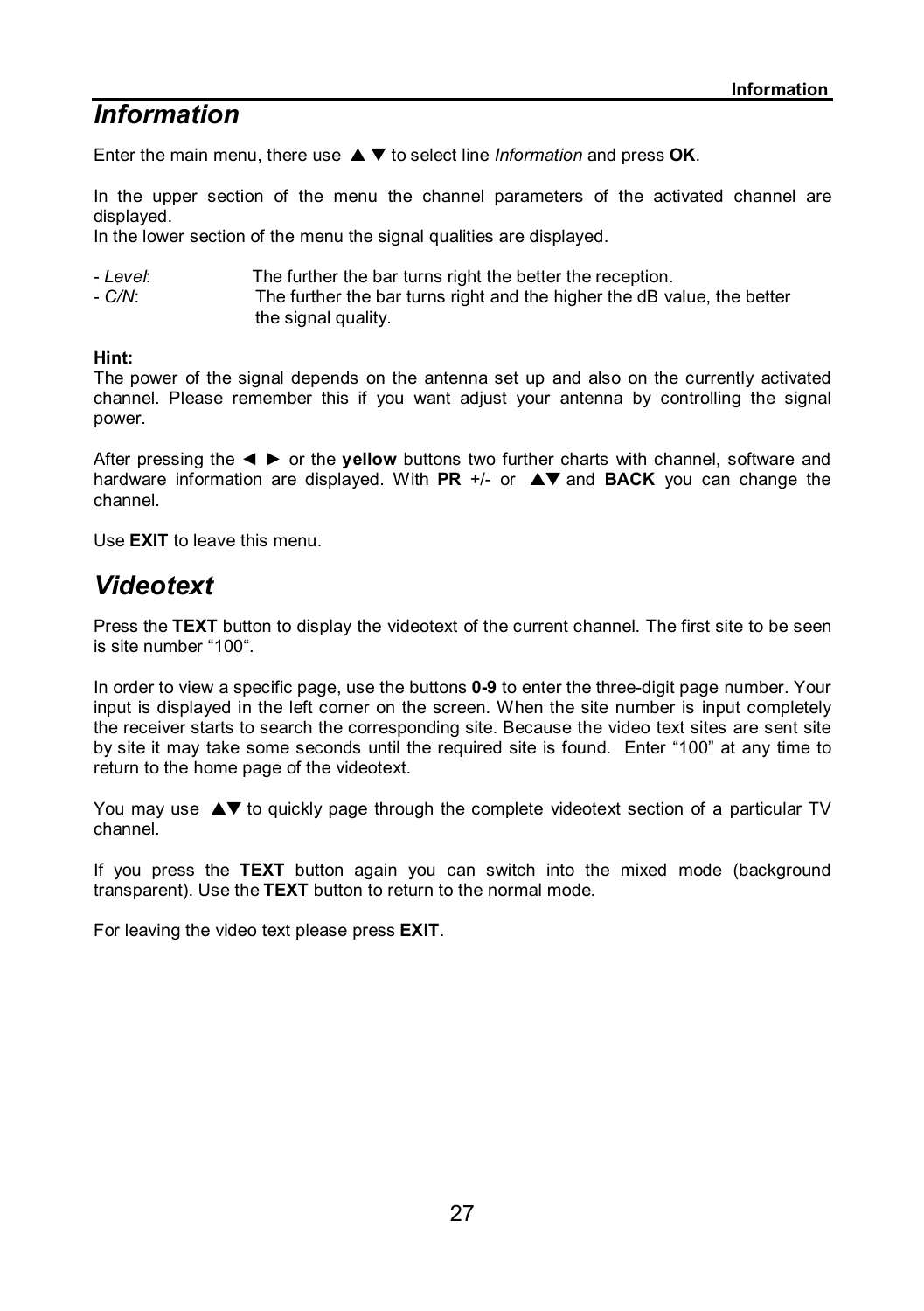# *EPG – Electronic Programme Guide*

Almost all TV and radio broadcasters provide further information on their programme. Your receiver stores and decodes these data and displays them in the so called Electronic Programme Guide (EPG).

This programme preview is activated by using the **EPG** button. The appearing list contains all programmes of the current channel.

With  $\blacktriangle \blacktriangledown$  or  $\blacktriangle \blacktriangleright$  you can select the programme you want to be informed about. You can get more detailed information by pressing **OK**.

Also you can use the EPG list to program a record timer very easily: Just press the **yellow button** and activate the record timer in the corresponding menu.

Please use **EXIT** to leave this on screen dialog.

# *Audio settings*

If a certain channel offers different audio options (e.g. languages) these are displayed in the audio sub-menu of the channel change on screen graphic.

With the **red** button on the remote control you can select the desired option/language. Activate your choice by **OK**.

# *SPDIF – AC 3 mode (Option)*

If a channel offers a digital audio sound (SPDIF/AC-3) this is displayed in the audio sub-menu of the channel change graphic, too. By using the **red** button on your remote control you can select this AC-3 mode and activate it (**OK**).

If you own a HIFI amplifier and a digital Audio signal is broadcasted by the provider you can enjoy this excellent sound. Therefore you have to connect the DIGITAL AUDIO port of the receiver with the corresponding input port of your amplifier.

# *Using serial interface*

The serial data interface offers you the possibility to connect the receiver to a PC. Therefore you need a PC and serial cable with 1:1 pin assignment (i.e. all pins are connected directly). Via this connection you can perform software updates and channel lists up- and downloads. The required information and software tools are available at the manufacturer's homepage.

[1/2] German **English** 

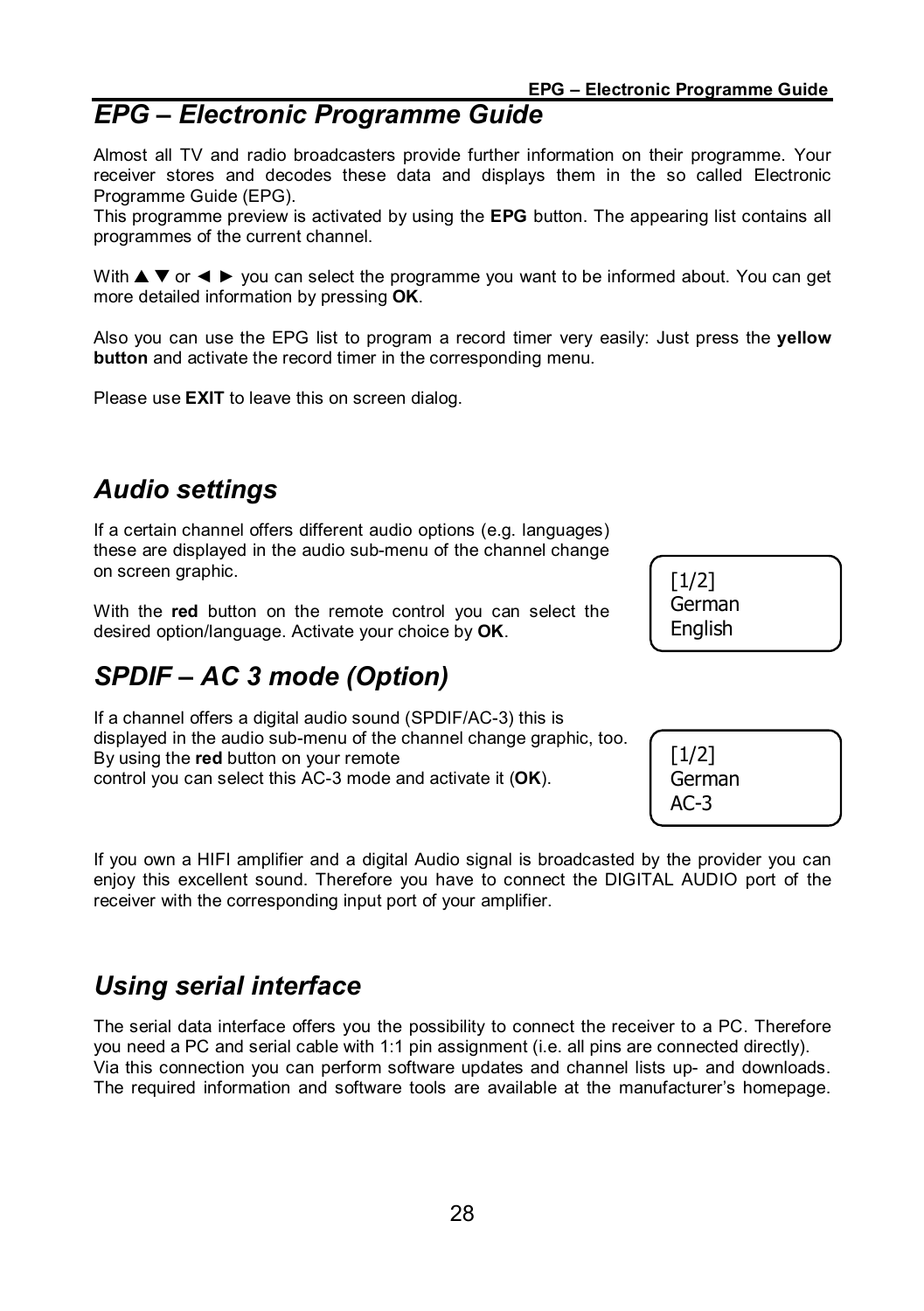# *Trouble-shooting*

Every electric device can have a malfunction. It does not automatically mean that it is defective. In most cases it happens because of a feed cable, plug-and-socket connections or access mistakes. Please control the following items before taking the receiver to your specialised dealer:

| Problem                                                                      | Possible causes                                     | Help, Tips                                                                    |
|------------------------------------------------------------------------------|-----------------------------------------------------|-------------------------------------------------------------------------------|
| Receiver<br>not<br>be<br>can                                                 | Mains adapter not connected to                      | Check if power cord is plugged                                                |
| turned ON                                                                    | mains                                               | in correctly.                                                                 |
|                                                                              |                                                     | Try another electric device at                                                |
|                                                                              |                                                     | the same power socket.                                                        |
|                                                                              | Batteries of the remote control                     | Check batteries                                                               |
|                                                                              | are not inserted / inserted faulty                  |                                                                               |
| No or bad picture                                                            | TV set is running on wrong<br>channel               | Check set up of the TV set                                                    |
|                                                                              | Scart cable is damaged or<br>plugged in incorrectly | Replace or plug in the Scart<br>cable correctly                               |
| No audio                                                                     | Volume is set too low                               | Increase volume                                                               |
|                                                                              | Cable damaged or plugged in<br>incorrectly          | Check cable and ports                                                         |
| Remote control does<br>not work                                              | Distance to big                                     | Come closer to receiver, point<br>remote control directly towards<br>receiver |
|                                                                              | Batteries are exhausted or<br>inserted incorrectly  | Insert batteries correctly                                                    |
|                                                                              | IR receiver is covered or not                       | Remove barriers between                                                       |
|                                                                              | reachable by the IR signal                          | remote control and receiver                                                   |
|                                                                              | Timer is activated                                  | Deactivate timer                                                              |
| Time<br>displayed<br>is                                                      | Difference between<br>local<br>time                 | Enter menu Receiver setup and                                                 |
| wrongfully                                                                   | and GMT is set incorrectly.                         | set time difference correctly                                                 |
| Timer is activated at the                                                    | Difference between local time                       | Enter menu Receiver setup and                                                 |
| wrong time                                                                   | and GMT is set incorrectly.                         | set time difference correctly                                                 |
| Channel Change On                                                            | Coaxial cable damaged                               | Check coaxial cable and F-plug                                                |
| Screen graphic shows:<br>"short circuit or overload<br>at the antenna input" | LNB damaged or defective                            | Check or exchange LNB                                                         |
| Interference at                                                              | Interference may be caused by                       | Eep more distance between                                                     |
| programmes with a                                                            | cellular phones (DECT) near the                     | cellular phone and                                                            |
| frequency at about                                                           | receiver                                            | receiver/antenna cable.                                                       |
| 12480 MHz                                                                    |                                                     |                                                                               |
| No picture,<br>Channel change<br>on                                          | Cable is defect or plugged in<br>incorrectly        | Check cable and ports                                                         |
| screen graphic shows<br>"No valid signal!"                                   | Channel has changed<br>transponder                  | Perform channel search                                                        |
|                                                                              | Satellite antenna is not installed<br>correctly     | Re-Adjust satellite antenna                                                   |
|                                                                              | Incorrect Settings in menu<br>"Settings"            | Correct settings or restore the<br>factory default status                     |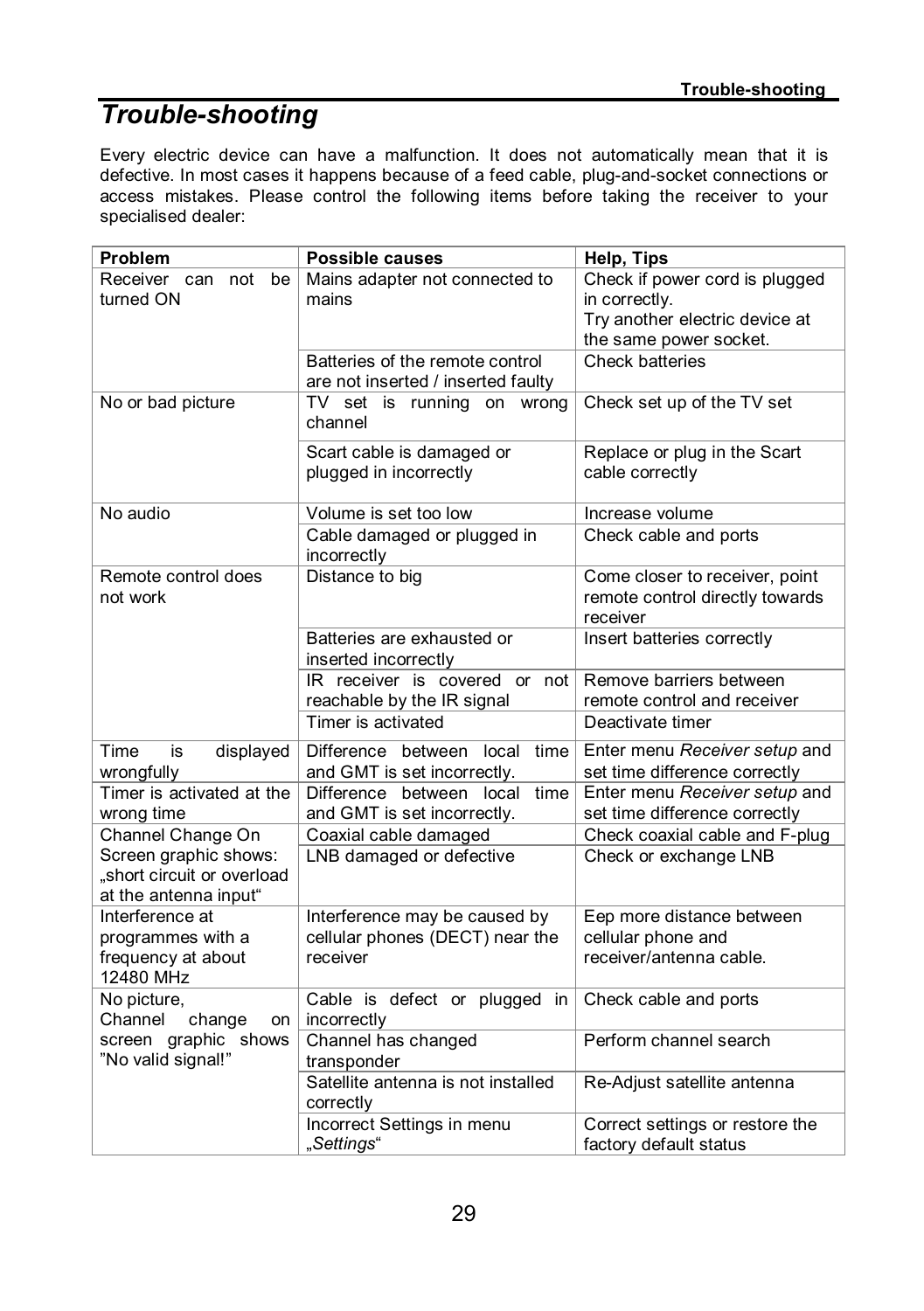# *Make a contribution to environmental protection*

Do not throw batteries into domestic waste. As a consumer you are obliged to return used batteries. You can bring them to a public collection station in your commune or elsewhere where batteries of the same type are sold.

The following signs can be found on batteries including harmful substances:

**Pb** = battery includes lead

**Cd** = battery includes cadmium

**Hg** = battery includes mercury

### **Hints for disposal**

If your device is once disused you should not just throw it into domestic waste. Surely there is a collecting point for old devices where it can be collected and recycled.